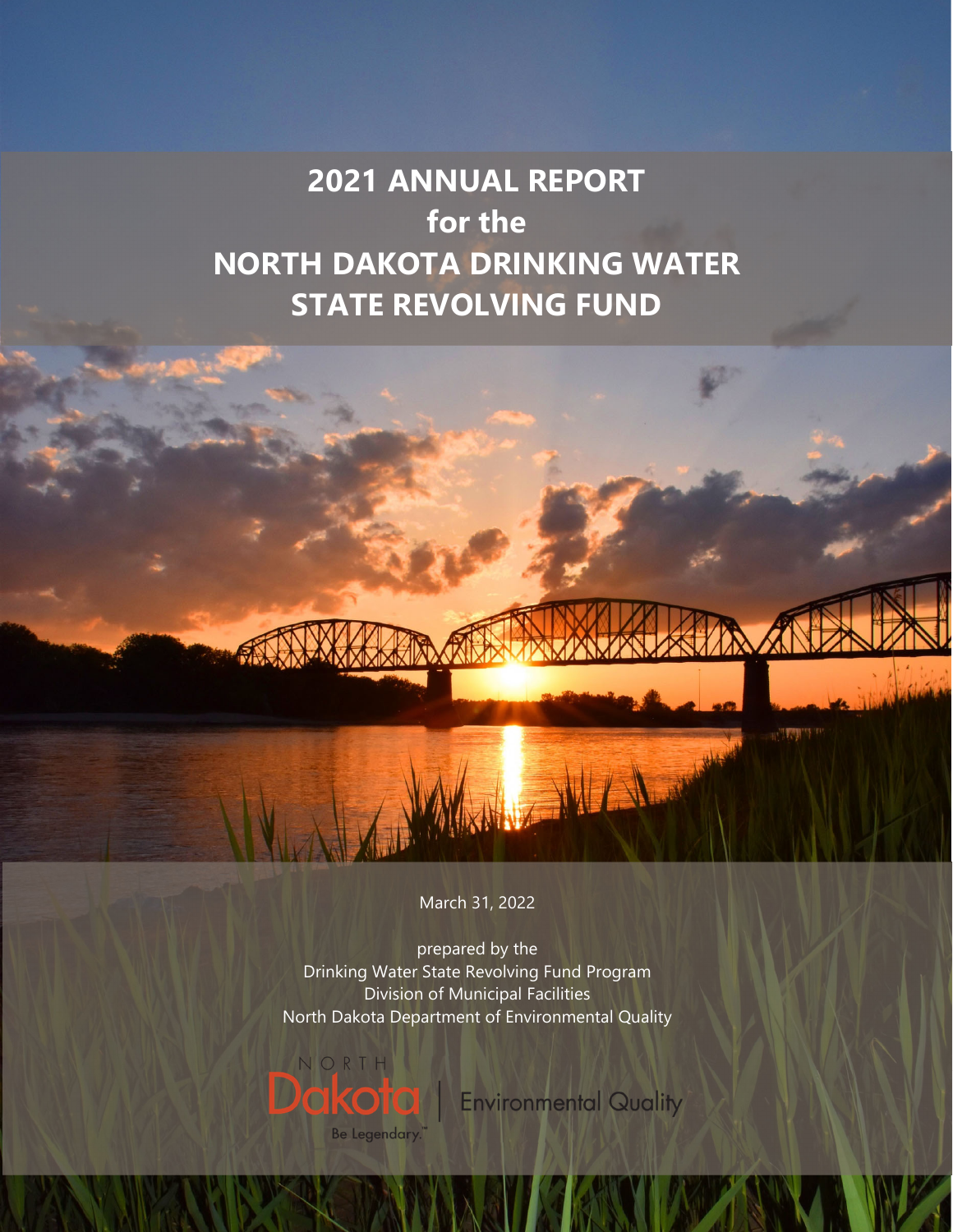Cover photo: Railroad Bridge at Sunset in Bismarck by Elegant Designs (Chelly Bosch)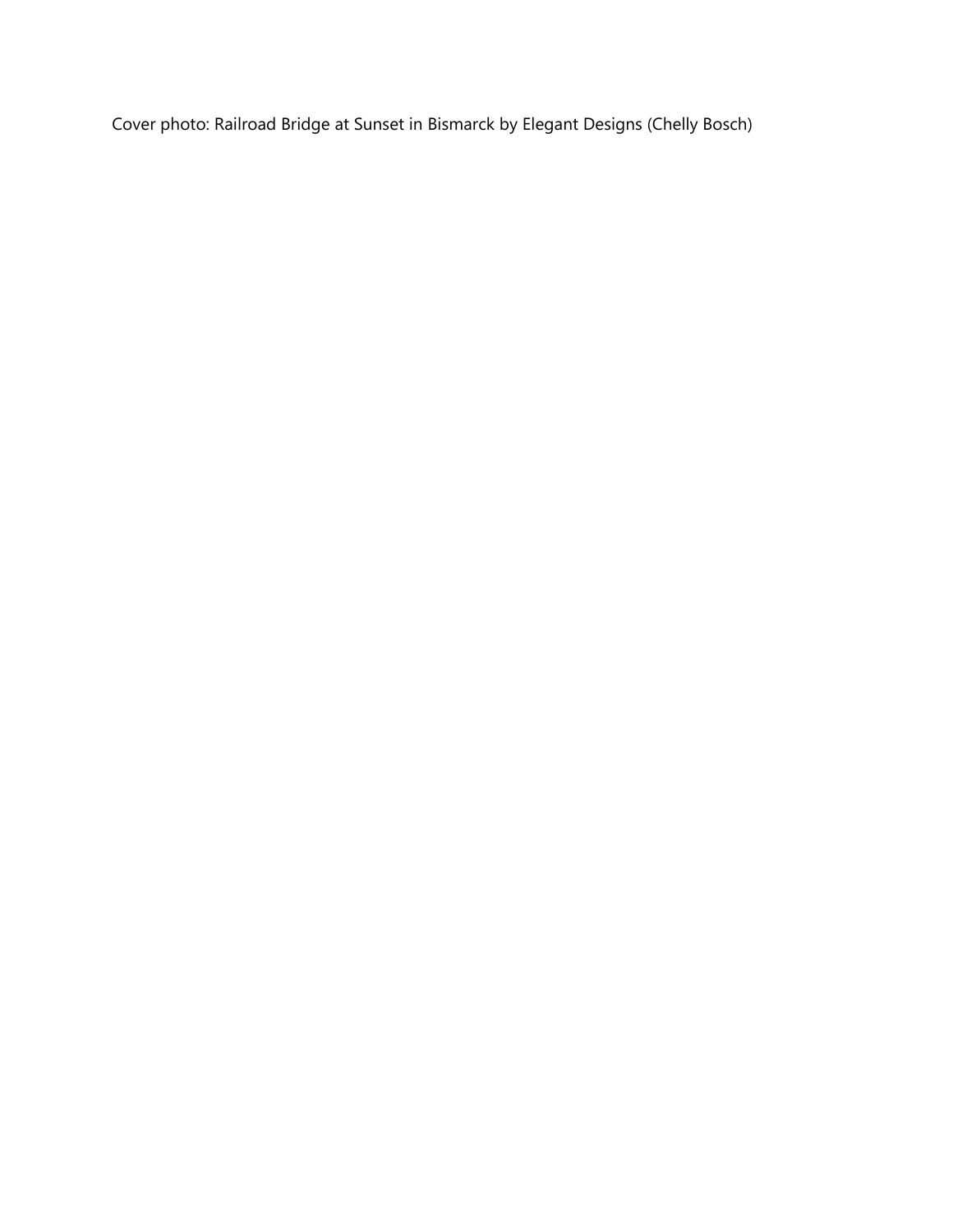## **Appendices**

- Appendix A: Loans with Binding Commitments in 2021
- Appendix B: Bypassed Project List
- Appendix C: Sources and Uses of Funds
- Appendix D: North Dakota DWSRF Transactions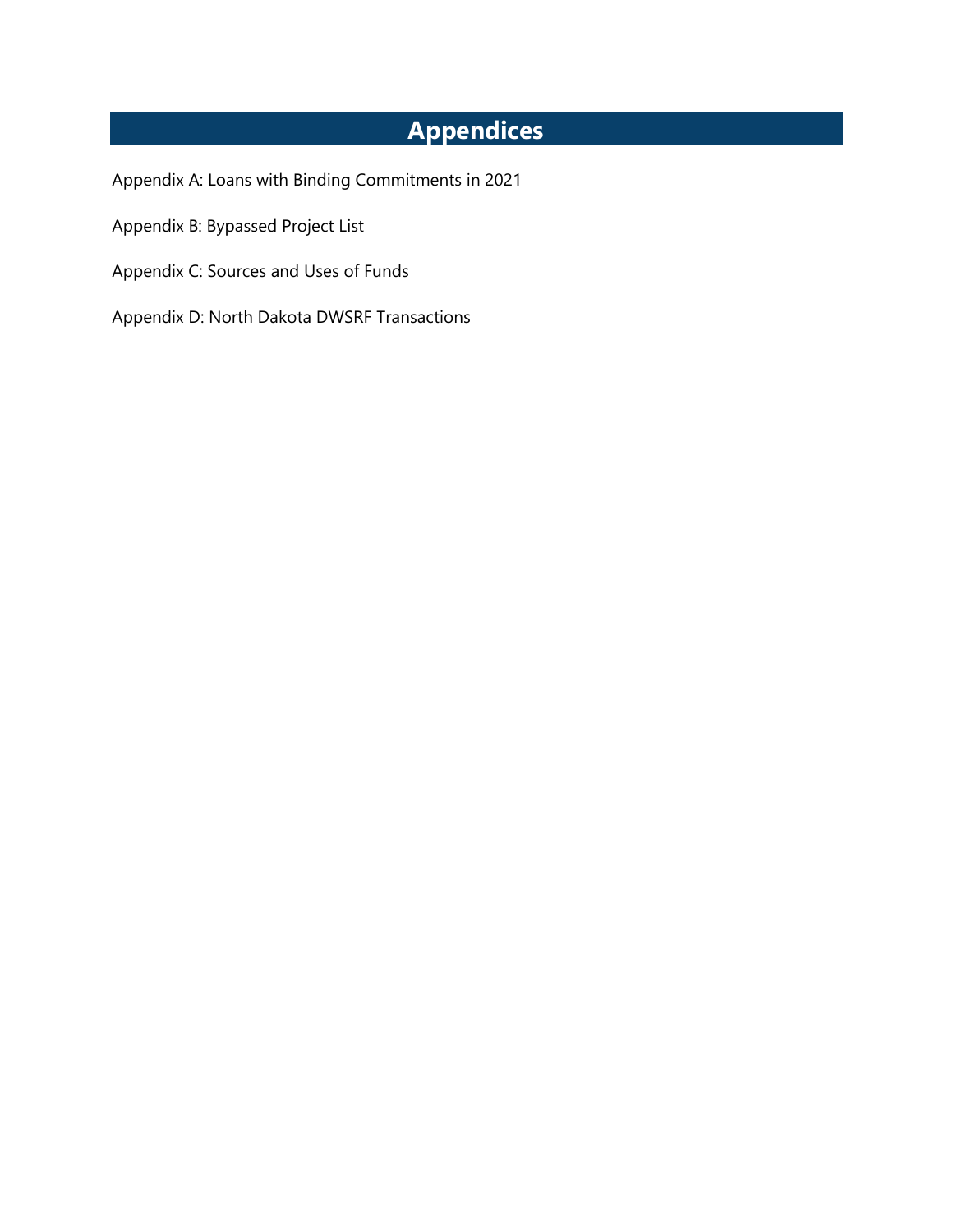### **Introduction**

On August 6, 1996, President Clinton signed into law the Safe Drinking Water Act (SDWA) Amendments of 1996 (P.L. 104-182). Section 1452 of the SDWA authorizes a Drinking Water State Revolving Fund (DWSRF) Program. It further requires the U.S. Environmental Protection Agency (EPA) to enter into agreements with and make capitalization grants to eligible states to assist public water systems (PWSs) in financing the cost of infrastructure needed to achieve or maintain compliance with the SDWA and to protect public health. To be eligible to receive the grants, states must establish a DWSRF and comply with all applicable requirements set forth under the SDWA. States are also required to contribute an amount equal to 20 percent of the grants.

DWSRF funds may be used for:

- Loans
- Loan guarantees
- A source of reserve and security for leveraged loans (the proceeds of which must be placed in the DWSRF)
- Buying or refinancing existing local debt obligations (publicly owned PWSs only) where the initial debt was incurred and construction started after July 1, 1993
- Earning interest prior to disbursement of assistance

PWSs eligible for DWSRF assistance include community water systems (both publicly and privately owned) and nonprofit noncommunity water systems. Federally owned PWSs are not eligible to receive DWSRF assistance.

Section 1452(b) of the SDWA requires each state that elects to establish and operate a DWSRF program to annually develop an Intended Use Plan (IUP). The IUP must describe how the state intends to use the DWSRF funds to meet the objectives of the SDWA and further the goal of protecting public health. The IUP must be made available to the public for review and comment prior to submitting it to the EPA as part of the capitalization grant application. Specifically, the IUP must include:

- A priority list of projects, including a description of the projects and the present population of the PWSs served
- A fundable list that identifies projects eligible to receive funding in the first year after the capitalization grant is awarded
- A description of the criteria and methods to be used for the distribution of funds
- A description of the financial status of the DWSRF Program, including the use of setasides along with federal funds reserved, and the amount of funds that will be used to assist disadvantaged communities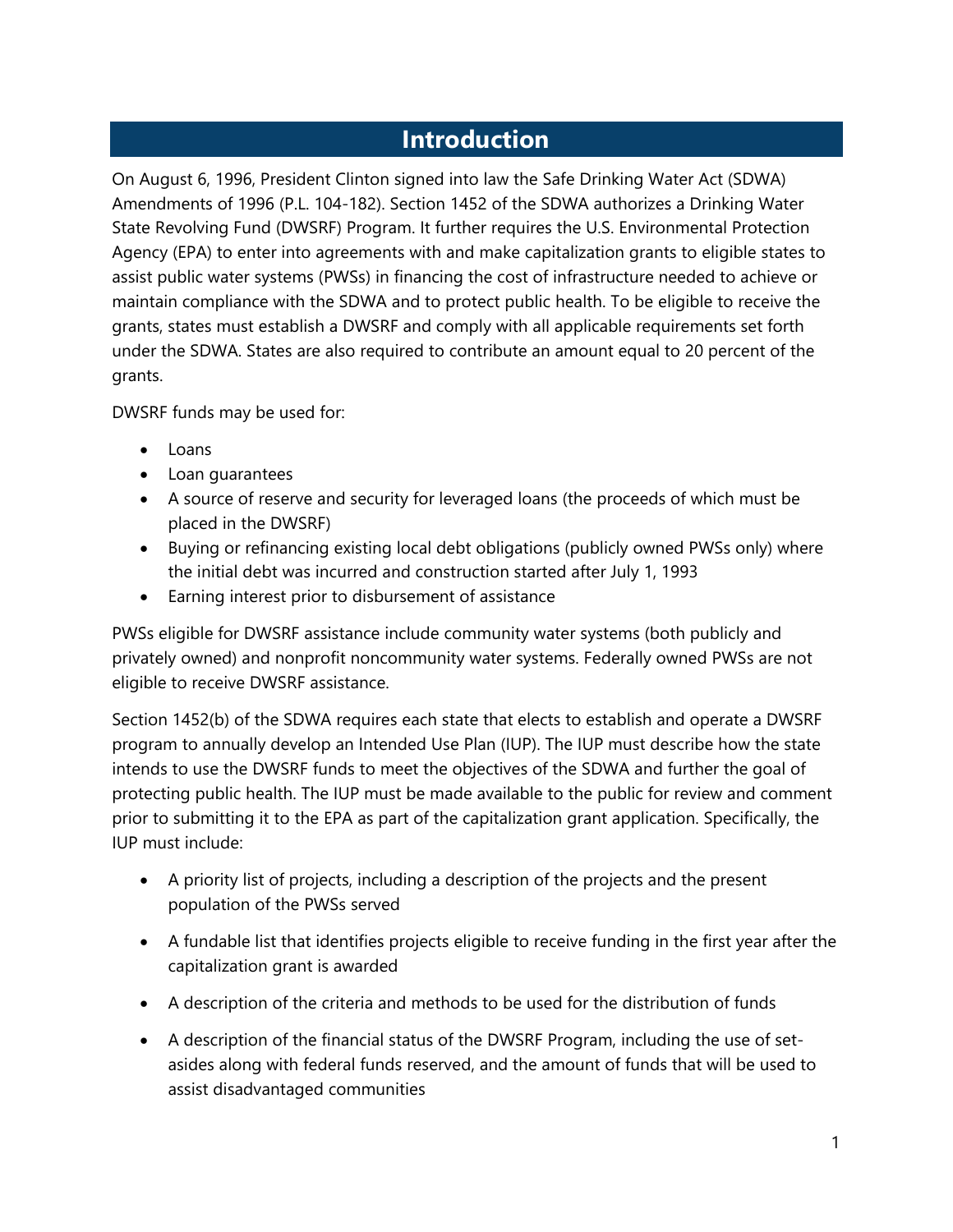A description of the short- and long-term goals of the DWSRF Program, including how the capitalization grant funds will be used to ensure compliance and protect public health

States must ensure, to the maximum extent practicable, that priority use of funds be given to projects that:

- Address the most serious risks to human health
- Are necessary to ensure compliance under the SDWA
- Assist those systems most in need on a per household basis (i.e., affordability)

#### **North Dakota DWSRF**

The North Dakota DWSRF Program is administered through the Division of Municipal Facilities, North Dakota Department of Environmental Quality (NDDEQ). Assistance is provided by the North Dakota Public Finance Authority (PFA) through formal agreement to manage the financial portion of the program. The program was created on January 1, 1998 and is staffed with the equivalent of 6.5 full-time equivalents (FTEs) in the division and 1.18 FTEs at the Public Finance Authority.

#### **Purpose and Structure of Report**

States operating a DWSRF are required under 40 CFR 35.3570 to submit a biennial report to the EPA. The report must include a financial report, establish compliance with Section 1452 of the SDWA, and describe how the goals and objectives of the previous two years were met as stated in the IUPs and capitalization grant agreements.

The DWSRF Program has elected in this report to cover the 2021 calendar year on an annual basis. This report covers operation from January 1 through December 31, 2021, during which the FY2021 capitalization grant was awarded. The report is divided into five sections as follows:

- Introduction
- Goals and Accomplishments
- Sources and Uses of Funds
- Financial Summary
- Compliance with Operating Agreement and Grant Conditions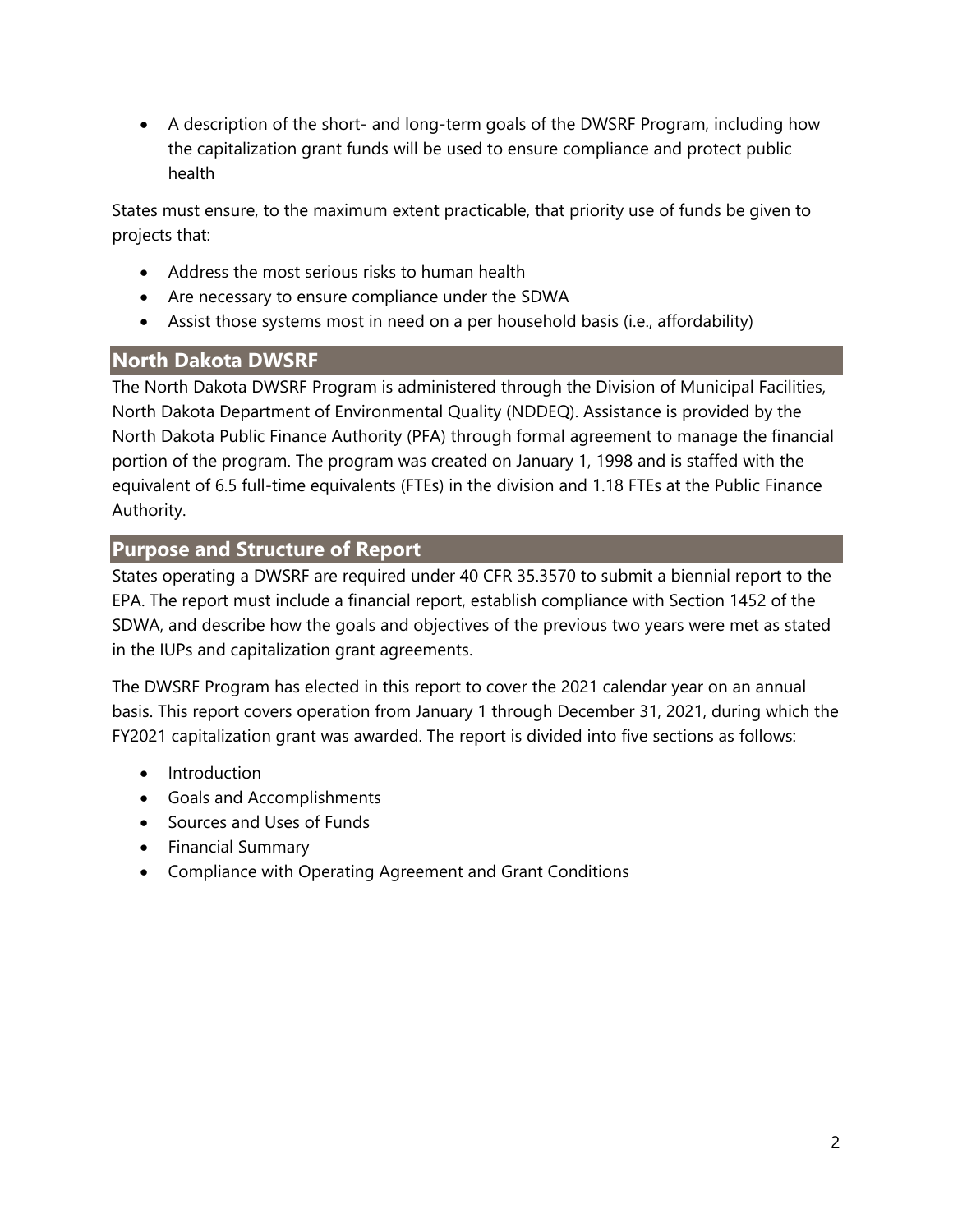## **Goals and Accomplishments**

The DWSRF program established short- and long-term goals in its IUP. The goals were established to support the overall goals of the DWSRF program of:

- Ensuring public health protection
- Complying with the SDWA
- Ensuring affordable drinking water
- Maintaining the long-term financial health of the fund

#### **Short-Term Goals**

The following short-term goals were established in the IUP:

- On December 11, 2020, obtain North Dakota State Water Commission approval of the IUP.
- Continue to implement the DWSRF Program for the state of North Dakota by funding projects for systems that are having problems maintaining compliance with the lead and copper rule, revised total coliform rule, ground water rule, the arsenic rule, the disinfection byproduct rule series, and the surface water treatment rule series.

Each of the above short-term goals were met and support the DWSRF Program's long-term goals. The IUP was developed within the goal dates. Necessary set-aside workplans were developed. The capitalization grant was applied for and received during this period. The NDDEQ developed and continues to implement a fully functional DWSRF Program for the state of North Dakota.

#### **Long-Term Goals**

The following long-term goals were established in the IUP:

- Help North Dakota PWSs achieve and maintain compliance with the SDWA. This is accomplished by coordinating with the PWSS (Public Water System Supervision) Program and targeting those rules with which systems in the state are having problems maintaining compliance. These include the lead and copper rule, revised total coliform rule, ground water rule, the arsenic rule, the disinfection byproduct rule series, and the surface water treatment rule series.
- Assist the PWSS Program in meeting its goals. The DWSRF Program assistance includes providing technical support on infrastructure issues, capacity reviews, and small system technical assistance. Through the small system technical assistance set-aside, the DWSRF Program helps operators become certified and systems return to compliance and maintain capacity.
- Administer the DWSRF Program in a manner that will maximize the long-term availability of funds for eligible and needed drinking water infrastructure improvements.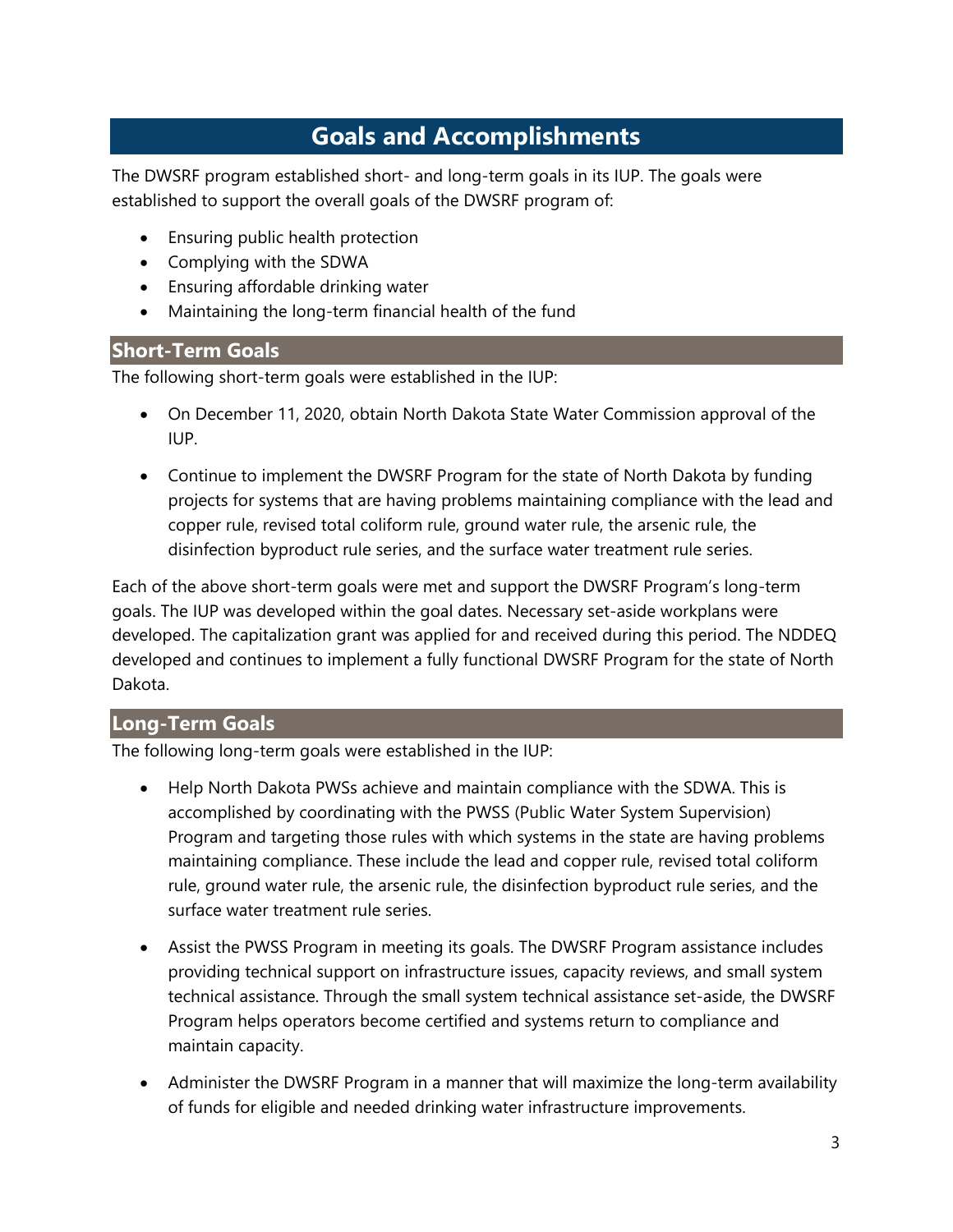- Assist North Dakota PWSs in improving drinking water quality, quantity, and dependability by providing a reduced interest rate and long-term financial assistance for eligible and needed drinking water infrastructure improvements. This infrastructure assistance helps with compliance of drinking water rules, regionalization/consolidation, and replacement of aging infrastructure.
- To the greatest extent possible, continue to integrate DWSRF funding with other available funding to maximize the benefits to public water systems and needed drinking water projects statewide. Cooperating agencies include the United States Department of Agriculture (USDA), Community Development Block Grant (CDBG) Program, the North Dakota Department of Trust Lands, the Bank of North Dakota, and the North Dakota Department of Water Resources.

The long-term goals are viewed as being both necessary and integral to any DWSRF intended to become self-sustaining and achieve the statutory intent of the SDWA.

North Dakota's priority ranking system was designed to direct DWSRF funds toward the state's most significant public health concerns, SDWA compliance, and infrastructure problems. The DWSRF Program has assisted and remains available to assist eligible PWSs to this end. Funded projects addressed such issues as distribution pressure problems, aged and deteriorated water treatment plants (or treatment plant components), aged and deteriorating finished water reservoirs, and aged and deteriorated watermains.

#### **Environmental Results**

The following environmental goals were established in the IUP:

#### Loan Fund

- The fund utilization rate goal (Fund Use Rate), as measured by the percentage of loans executed to funds available, was to maintain the utilization rate above 90 percent. The fund utilization rate was 103.0 percent as of December 31, 2021.
- The percentage of assistance goal (Pace of Construction), as measured by disbursements as a percentage of assistance provided, was to maintain the construction pace above 80 percent. The rate at which projects progressed was 90.7 percent as of December 31, 2021.
- The goal of the DWSRF Program was to obtain binding commitments on 12 new loans, totaling \$15 million and serving a population of 20,000. The DWSRF Program obtained binding commitments on 19 new loans totaling \$30.0 million and serving a population of 103,222.

#### Set-asides, Small System Technical Assistance

 The goal was for 120 operators to receive training. In 2021, 175 operators received training.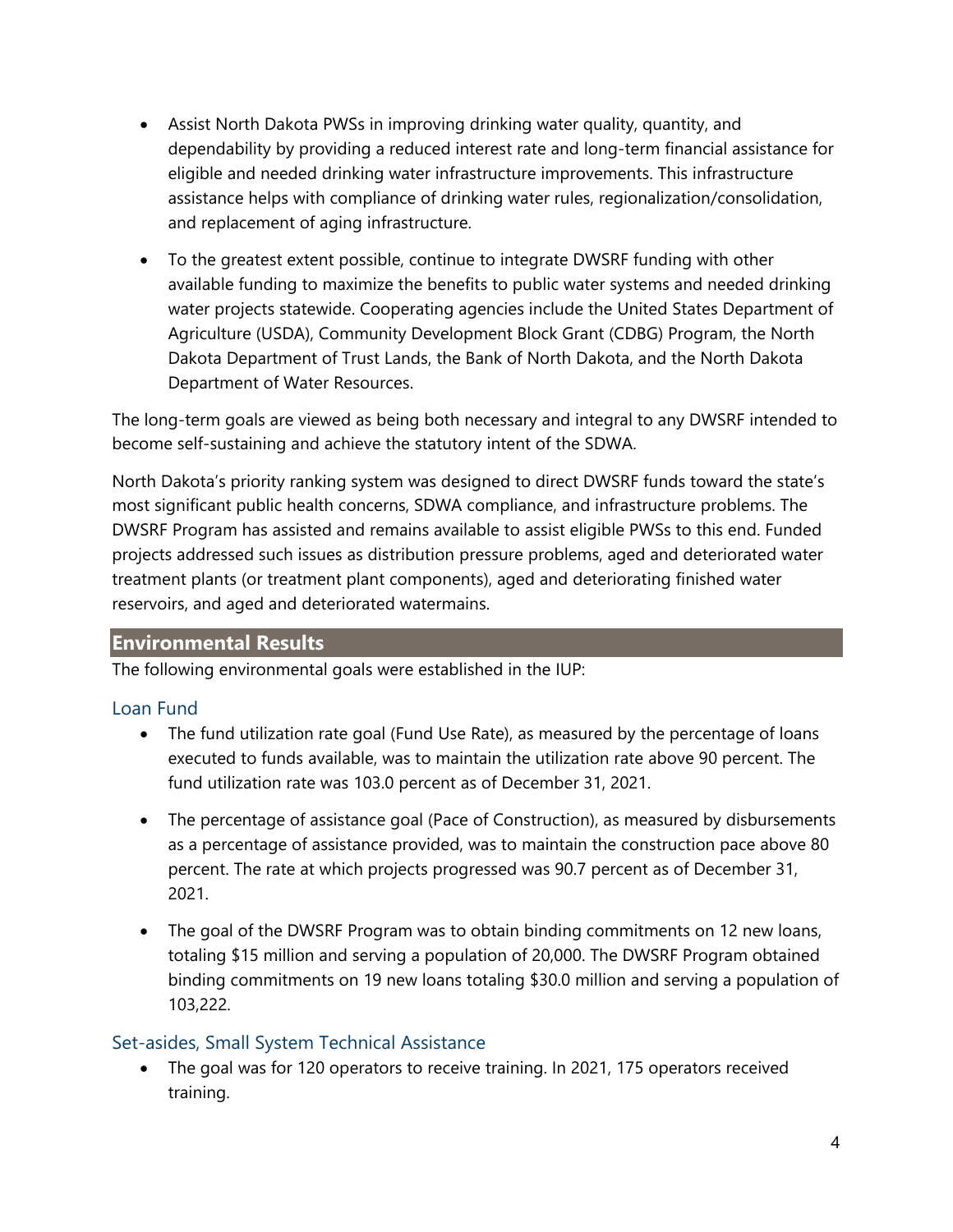The goal was for 50 systems to receive on-site technical assistance. In 2021, 63 systems received on-site technical assistance.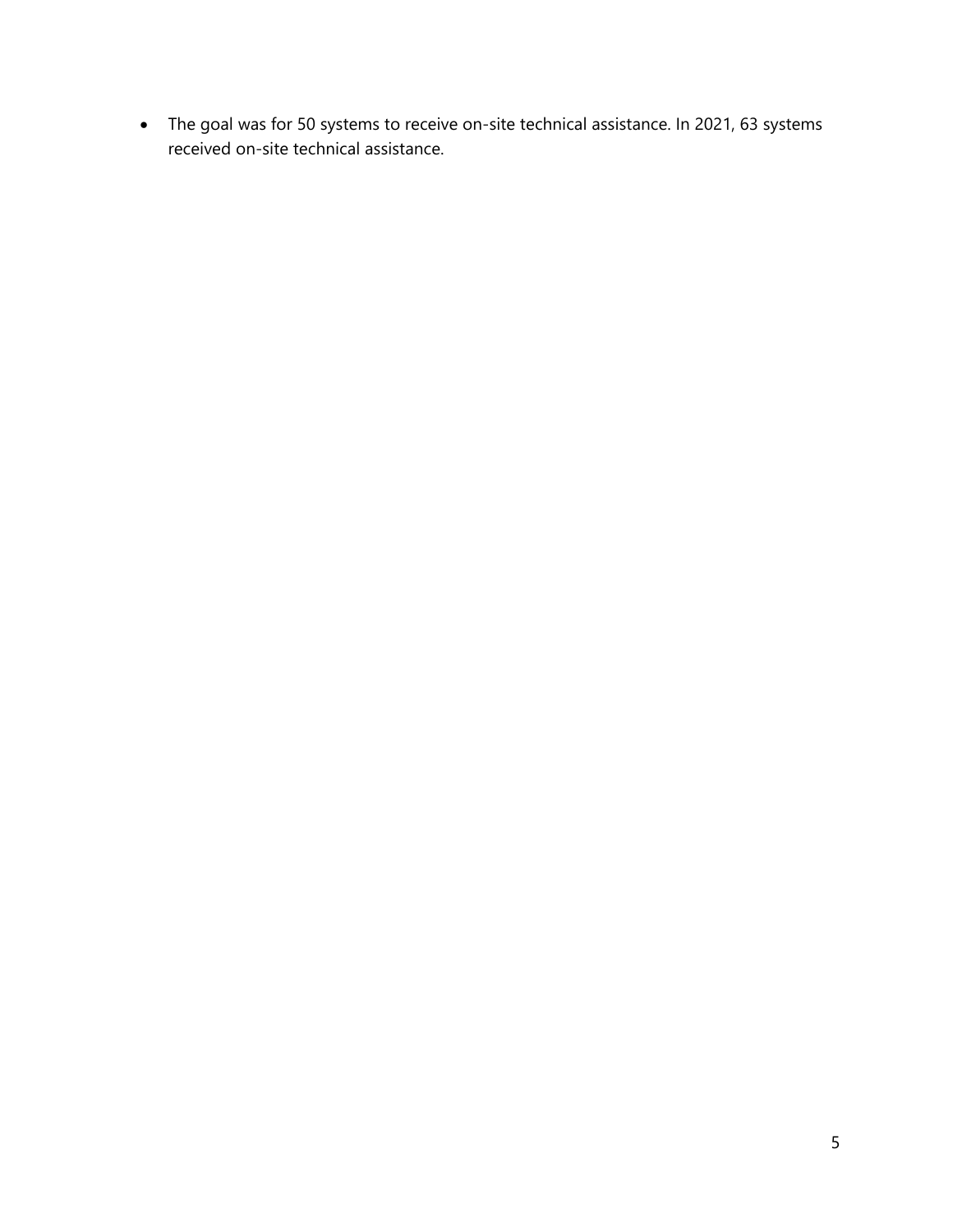### **Sources and Uses of Funds**

#### **Sources of DWSRF Funds**

The new funding that became available for the North Dakota DWSRF from January 1 to December 31, 2021 totaled \$27,467,011, all of which is available for loans as shown below:

| Capitalization grant (FY21)    | \$ | 11,001,000 |
|--------------------------------|----|------------|
| State match                    | \$ |            |
| Leveraged bond proceeds        | \$ |            |
| <b>CWSRF transfer to DWSRF</b> | \$ | 1,545,525  |
| <b>DWSRF transfer to CWSRF</b> | \$ |            |
| Repayments                     | \$ | 14,614,237 |
| Investment earnings            | \$ | 306,249    |
| Non-project set-asides         | \$ |            |
| Total available for loans      | S  | 27,467,011 |

Only a portion of the loan principal and interest payments (\$14,614,237 of \$30,642,032) and investment earnings (\$306,249) received during the period were considered available for loans and were included in the calculation above. Both were utilized to satisfy debt service, coverage, and reserve requirements for the state match and leveraged bonds and federal rebate-arbitrage requirements as set forth under the initial financial structure for the DWSRF Program. Loan repayment and investment earnings in excess of that required to satisfy these requirements, if any, are credited to the loan fund.

Funding for the DWSRF Program since inception through the end of December 2021 is \$917,680,511. The actual amount available for loans is \$701,189,922, while \$721,998,946 has been committed to closed loans. See Appendix C for all sources and uses of funds since program inception.

#### Capitalization Grants

The EPA awarded the FY2021 capitalization grant to North Dakota on August 7, 2021. The final capitalization grant was for \$11,001,000.

#### State Match

The required state match for the capitalization grant was \$2,200,200. No state match bonds were issued in 2021. State match was generated through the issuance of \$5,000,000 in state bonds in 2018. All these state match funds were disbursed in 2018 and the DWSRF Program is currently over-matched.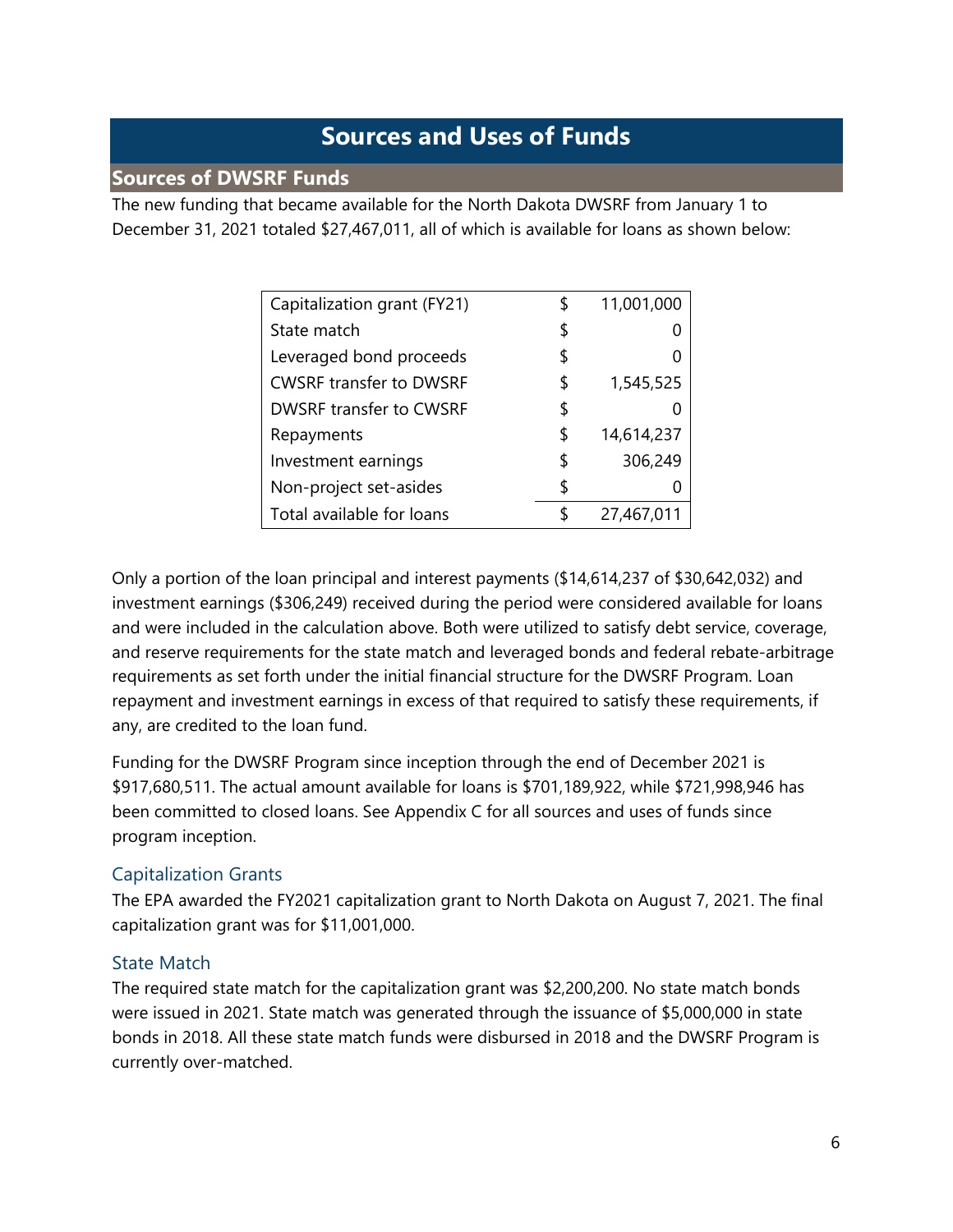#### Leveraged Bond Proceeds

Leveraged bonds were not sold during the year.

#### Other Bond Proceeds

There were no other sales of bonds in the DWSRF Program during the year.

#### Transfers with the CWSRF

Through the years, funds have been transferred between the DWSRF and the Clean Water State Revolving Loan Fund (CWSRF) programs. In the past, this was necessary so the DWSRF could make loans to projects that required nonfederal funds or because of high demand in one program or the other. Currently, there is a net transfer from the CWSRF to the DWSRF of \$25,529,972. Transfers are as follows:

| 2002        | <b>DWSRF to CWSRF</b> | \$<br>(10,000,000) |
|-------------|-----------------------|--------------------|
| 2002        | <b>CWSRF to DWSRF</b> | \$<br>2,991,675    |
| 2003        | <b>CWSRF to DWSRF</b> | \$<br>5,903,282    |
| 2004        | <b>CWSRF to DWSRF</b> | \$<br>2,644,543    |
| 2005        | <b>CWSRF to DWSRF</b> | \$<br>89,700       |
| 2006        | <b>CWSRF to DWSRF</b> | \$<br>1,548,629    |
| 2007        | <b>CWSRF to DWSRF</b> | \$<br>4,876,305    |
| 2008        | <b>CWSRF to DWSRF</b> | \$<br>3,046,856    |
| 2009        | <b>CWSRF to DWSRF</b> | \$<br>681,451      |
| <b>ARRA</b> | <b>CWSRF to DWSRF</b> | \$<br>2,600,000    |
| 2010        | <b>CWSRF to DWSRF</b> | \$<br>795,231      |
| 2011        | <b>CWSRF to DWSRF</b> | \$<br>0            |
| 2012        | <b>CWSRF to DWSRF</b> | \$<br>0            |
| 2013        | <b>CWSRF to DWSRF</b> | \$<br>0            |
| 2014        | <b>CWSRF to DWSRF</b> | \$<br>0            |
| 2015        | DWSRF to CWSRF        | \$<br>(19,061,000) |
| 2016        | <b>DWSRF to CWSRF</b> | \$<br>0            |
| 2017        | <b>CWSRF to DWSRF</b> | \$<br>14,182,687   |
| 2018        | <b>CWSRF to DWSRF</b> | \$<br>12,156,132   |
| 2019        | <b>CWSRF to DWSRF</b> | \$<br>$^{(1)}$     |
| 2020        | <b>CWSRF to DWSRF</b> | \$<br>1,528,956    |
| 2021        | <b>CWSRF to DWSRF</b> | \$<br>1,545,525    |
|             | Net transfer to DWSRF | \$<br>25,529,972   |
|             |                       |                    |

#### Repayments

Loan repayments of \$30,642,032 were received; \$23,553,856 was for principal, and \$7,088,176 was for interest.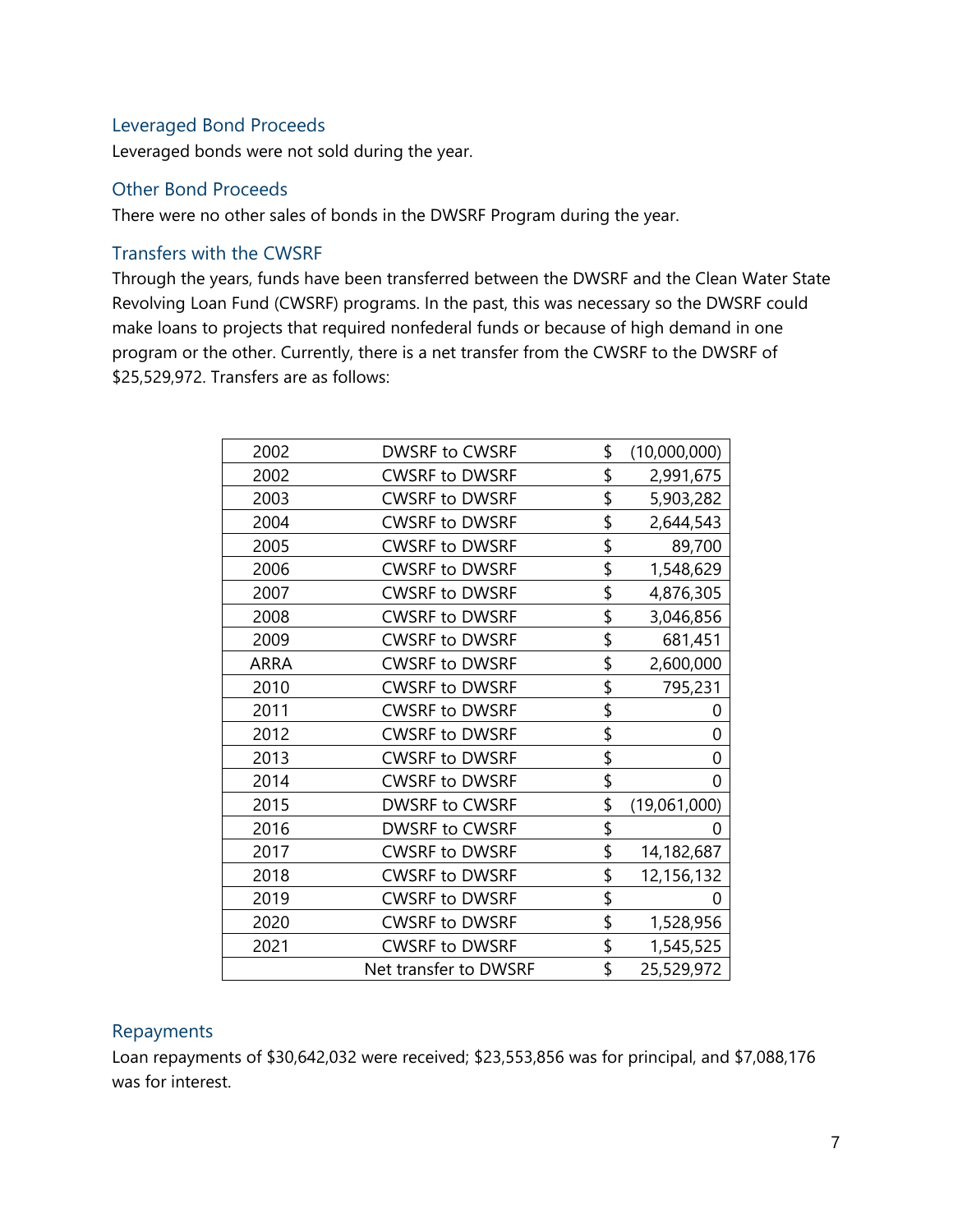#### Investment Earnings

Investments earned \$306,249.

#### **Uses of DWSRF Funds**

For the year reviewed, the DWSRF Program closed loans and loan increases totaling \$34,468,720. No capitalization grant funds were committed towards set-aside activities.

#### Loans

Nineteen loans totaling \$29,917,220 were closed. This exceeds the required binding commitments of \$13,201,200 (capitalization grant and state match) for the capitalization grant. Five loan increases totaling \$4,551,500 were closed. There were two loans totaling \$898,000 approved by the North Dakota Industrial Commission that did not have a binding commitment.

The closed loans range in size from \$42,000 to \$7,255,000 (see Appendix A). The systems receiving loans ranged in size from 55 to 22,752 persons. The total population receiving DWSRF assistance is 125,288.

Three hundred three loans totaling \$721,998,946 have been closed since program inception.

#### Small Systems

States must annually use at least 15 percent of all funds credited to the DWSRF loan fund to provide loan assistance to PWSs that serve fewer than 10,000 persons. This assistance is provided to the extent that there are a sufficient number of eligible projects to fund. Credited funds include the federal allotment (less funds reserved for non-project set-aside activities), the required state match, and other funds including bond proceeds available for loans.

Eleven closed loans represent PWSs that serve fewer than 10,000 persons. This represents 43.6 percent of available funds going to these projects. This significantly exceeds the 15 percent requirement. Since program inception, 43.0 percent (\$310,216,989 of the \$721,998,946) of funds available for loans went to systems under 10,000, which far exceeds the requirement.

#### Disadvantaged Communities

Beginning with the FY2019 capitalization grant, at least 6 percent and up to 30 percent of the funds available for construction may be used to provide subsidized loans to disadvantaged communities as defined by the state. North Dakota intends to commit at least 20 percent but not more than 21 percent of the amount of the capitalization grant to projects meeting the disadvantaged community criteria. Funds from the FY2019 and FY2020 grants have been fully expended. Funds from the FY2021 grant have been committed to projects, but only 2.4% have been expended.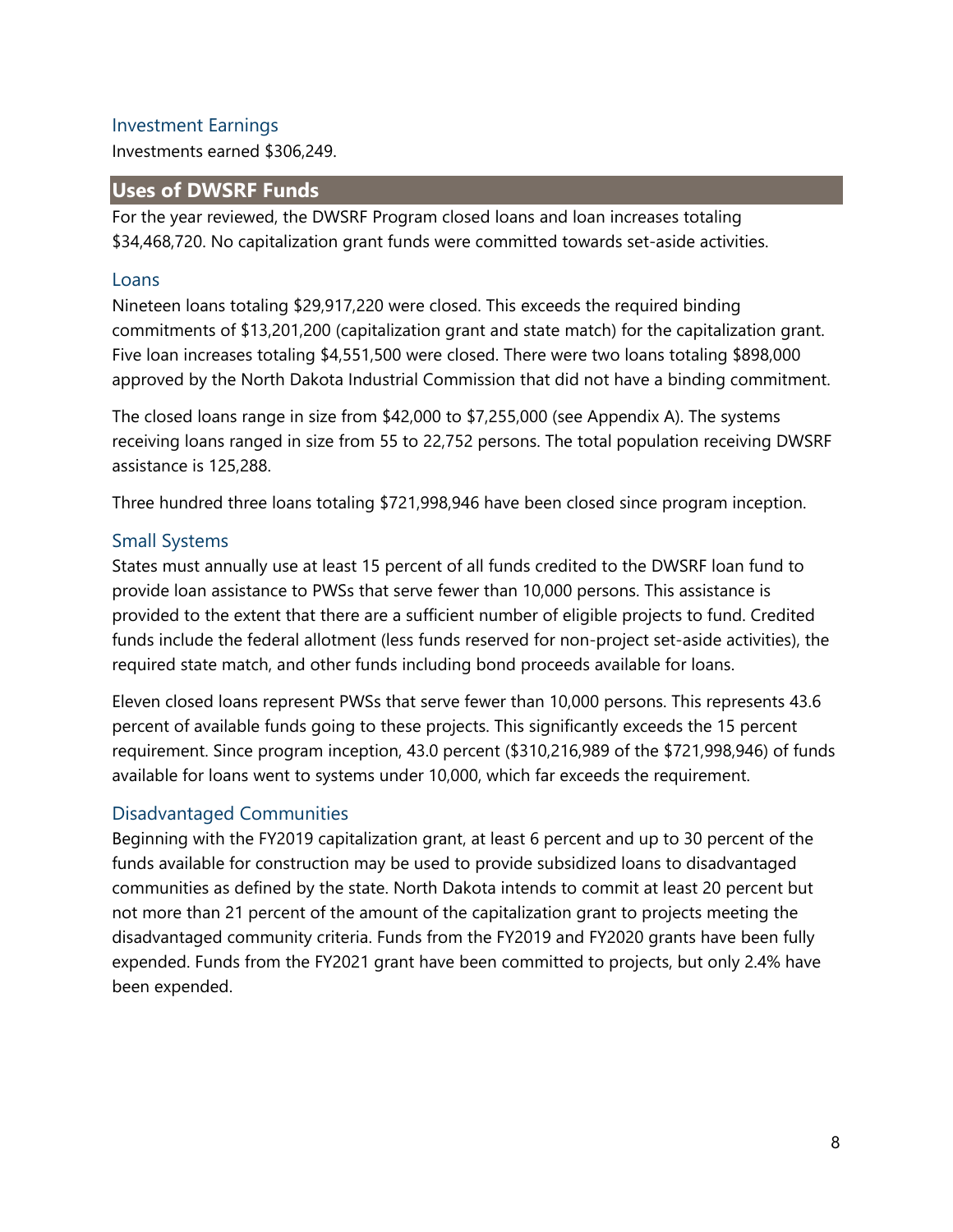|                | <b>Committed</b> | <b>Expended</b> |
|----------------|------------------|-----------------|
| FY 2021        | \$2,200,200      | \$2,200,200     |
| Wing           | \$1,752,750      | \$0             |
| Coleharbor     | \$480,000        | \$53,550        |
| <b>Balance</b> | (\$32,550)       | \$2,146,650     |
| <b>FY 2020</b> | \$660,660        | \$660,660       |
| Beach          | \$660,660        | \$660,660       |
| <b>Balance</b> | \$0              | \$0             |
| FY 2019        | \$660,240        | \$660,240       |
| Cavalier       | \$660,240        | \$660,240       |
| <b>Balance</b> | \$0              | \$0             |

#### Additional Subsidization

The FY2021 capitalization grant included the requirement to use 14 percent of the funds as additional subsidization on loans. The DWSRF Program has elected to use the required additional subsidization and up to an additional \$100,000 for each grant. This decision was made to keep as much money as possible revolving in the fund. The additional subsidization was awarded in the form of loan forgiveness. Binding commitments have been made for the FY2019 and earlier capitalization grants and the FY2021 capitalization grant. The FY2020 capitalization grant is 98% committed. Funds from the FY2019 grant are 51.5% expended. The All Seasons Water Users District's project has been delayed due to easement acquisition issues. Funds from the FY2020 grant are 96.1% expended and funds from the FY2021 grant are 42.6% expended.

|                     | <b>Committed</b> | <b>Expended</b> |
|---------------------|------------------|-----------------|
| <b>FY 2021</b>      | \$1,540,140      | \$1,540,140     |
| Flaxton             | \$894,000        | \$66,150        |
| Bismarck (-02)      | \$647,000        | \$590,457       |
| <b>Balance</b>      | ( \$860)         | \$883,533       |
| <b>FY 2020</b>      | \$1,541,540      | \$1,541,540     |
| North Prairie (-07) | \$287,250        | \$262,935       |
| Beach               | \$483,340        | \$483,340       |
| Bismarck (-02)      | \$735,000        | \$735,000       |
| <b>Balance</b>      | \$35,950         | \$60,265        |
|                     |                  |                 |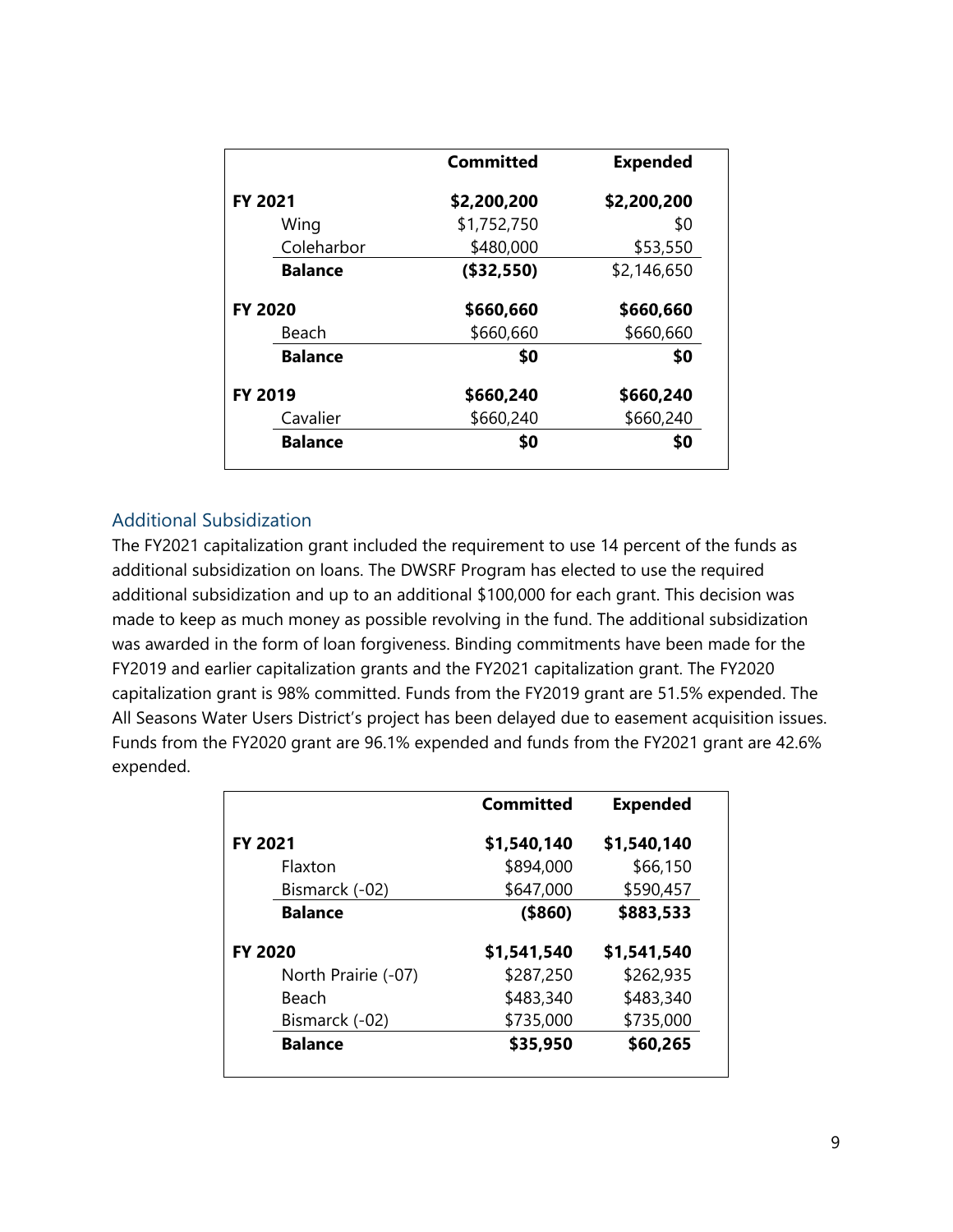|                | <b>Committed</b> | <b>Expended</b> |
|----------------|------------------|-----------------|
| <b>FY 2019</b> | \$2,200,800      | \$2,200,800     |
| Riverdale      | \$468,407        | \$468,407       |
| Cavalier       | \$790,961        | \$664,718       |
| All Seasons    | \$941,432        | \$0             |
| <b>Balance</b> | \$0              | \$1,067,675     |
|                |                  |                 |

#### Green Project Reserve

The Green Project Reserve provides funding to projects to address green infrastructure, water or energy efficiency improvements, or other environmentally innovative activities. This is voluntary, and no project contributed to this reserve in 2020.

#### Reserved Funds

Reserved from the FY2021 capitalization grant for future use was \$1,100,100 from the State Program Assistance Set-aside for PWSS. This is added to reserved funds from previous grants to bring a total to date of reserved funds to \$3,856,250. from the State Program Assistance Setaside for PWSS and \$155,860 for the Small System Technical Assistance Set-aside. Reserved from the FY2021 capitalization grant for future use was \$220,020 from the Small System Technical Assistance Set-aside. This is added to reserved funds from previous grants to bring a total to date of reserved funds to \$375,880.

#### **Set-asides**

North Dakota took no set-aside funds from the 2021 capitalization grant during the review period.

|                            | <b>Administration</b> | <b>Technical</b><br><b>Assistance</b> | <b>PWSS Admin</b> |
|----------------------------|-----------------------|---------------------------------------|-------------------|
| Beginning Balance (1/1/21) | \$139,570             | \$392,155                             | \$2,152,680       |
| 2021 Cap Grant             | \$0                   | \$0                                   | \$0               |
| Expenditures               | (\$139,570)           | ( \$66,450)                           | (\$247,320)       |
| Transfer to Loan Fund      | \$0                   | \$0                                   | \$0               |
| Ending Balance (12/31/21)  | \$0                   | \$325,705                             | \$1,905,360       |

The following is a summary of activity in the set-aside funds during the review period:

#### Administration

The majority of funds set aside for administration were used to support activities necessary to directly administer the DWSRF, including financial support services by the PFA. DWSRF Program staff also provides technical support to the department's Drinking Water Program. Technical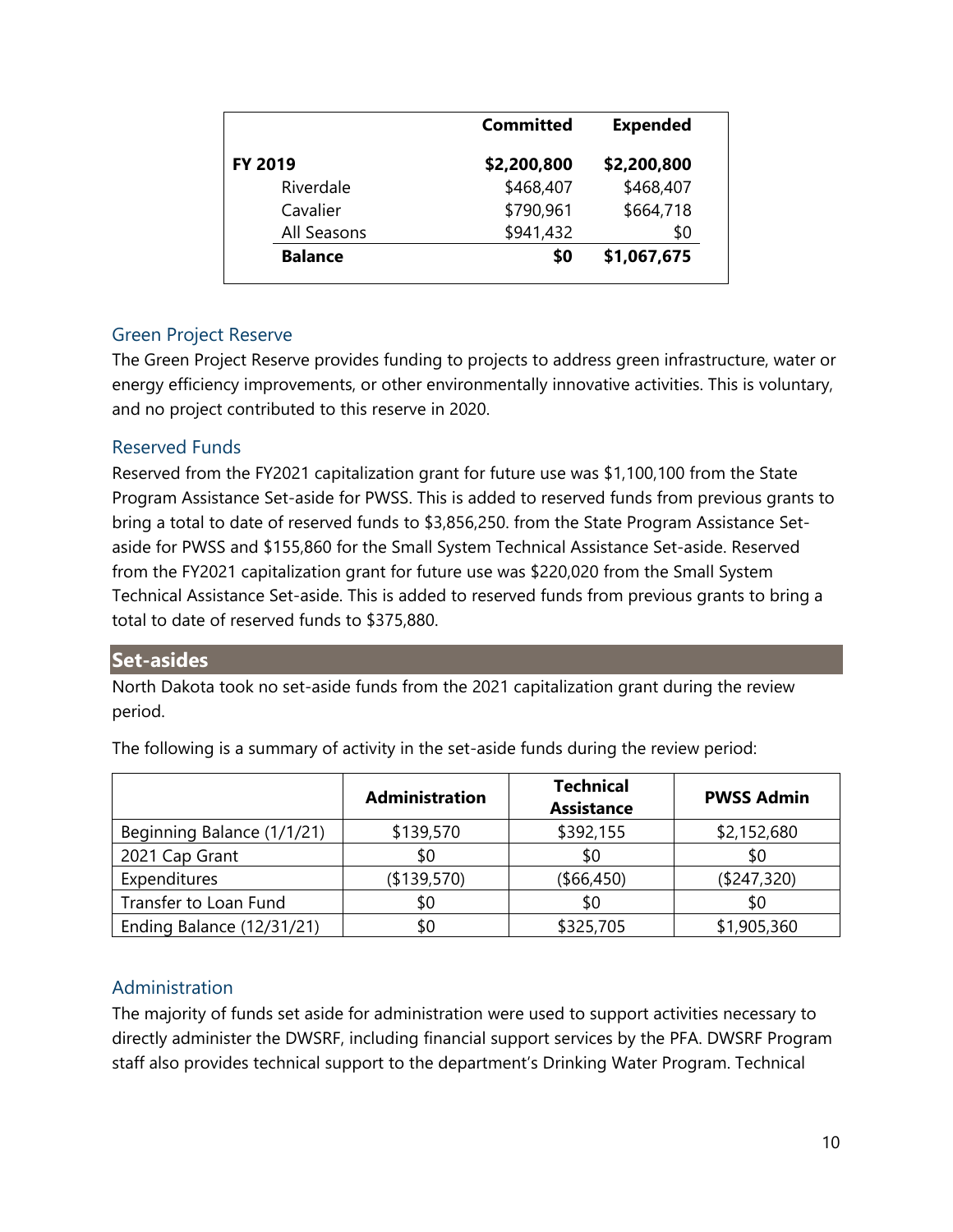support activities include plans and specifications reviews (of all new or modified PWS facilities) and implementation of the new and existing system capacity strategies.

DWSRF Programs are allowed to set aside the greater of \$400,000, 4 percent of the capitalization grant, or 0.2 percent of the valuation of the loan fund to administer the program. None of the 2021 capitalization grant was set aside for administration. Administration costs for the year were \$491,897. A total of \$139,570 was disbursed from the administrative set-aside, leaving a balance of \$0. A total of \$352,327 was disbursed from the 0.5 percent administrative loan fee account to cover the remaining administration expenses of the DWSRF Program.

The NDDEQ believes it is prudent to reserve all administrative set-aside and accumulated loan fees for future use by the program. Funding for the DWSRF Program could be lowered significantly in the future, as has already been experienced by the CWSRF Program. Full depletion of the reserved administrative set-aside and accumulated loan fees will occur should Congress choose not to reauthorize the DWSRF.

#### Small System Technical Assistance

There are EPA-approved work plans and amendments for all small system technical assistance funds. Under the approved work plans, the NDDEQ negotiated technical assistance agreements with the Midwest Assistance Program (MAP) and the North Dakota Rural Water Systems Association (NDRWSA). Through these agreements, MAP and NDRWSA provided capacity development, financial/rate setting, emergency response plan/vulnerability assessment development assistance, an O&M manual for new operators, and operator certification assistance to PWSs targeted by the PWSS Program.

#### State Program Management

The State Program Management set-aside was utilized to fund personnel within the state PWSS program. DWSRF Programs are allowed to set aside 10 percent of the capitalization grant for this purpose. None of the funds from the FY2021 capitalization grant were set aside for State Program Management. A total of \$247,320 was disbursed from the set-aside in 2021. This leaves a balance of \$0. A total of \$166,247 was disbursed from the 0.5 percent administrative loan fee account to cover the remaining expenses.

#### Local Assistance and Other State Programs

The NDDEQ did not utilize this set-aside.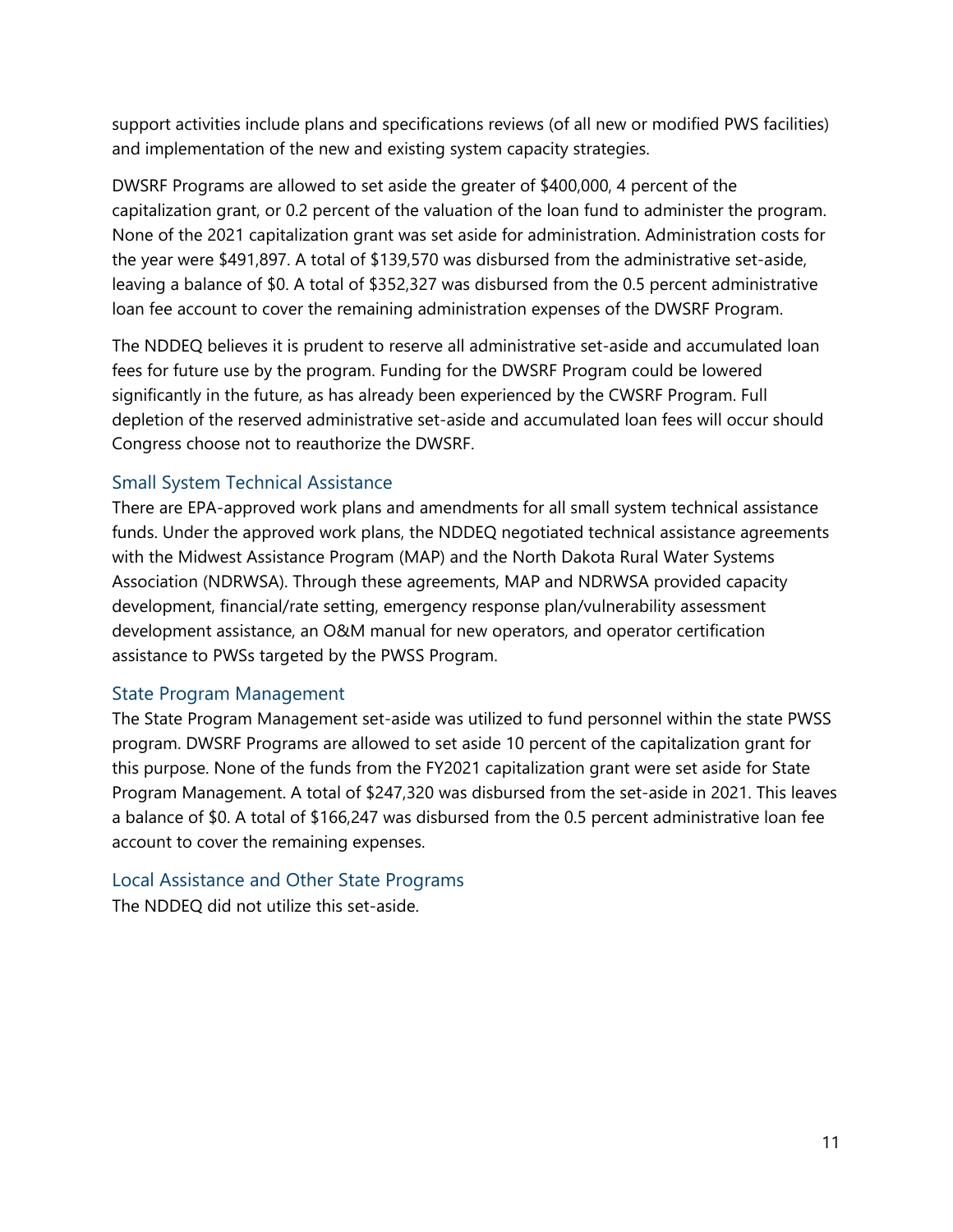### **Financial Summary**

#### **Financial Structure**

The financial structure within the existing master trust indenture is used to better satisfy the continuing high demand for DWSRF financial assistance and still maintain the below-market interest rates. Under the modified structure, DWSRF allotments and state match bond proceeds will be used first to make loans. Leveraged bonds will be issued only if loan demand exceeds the amount of DWSRF allotments and state match. State match and leveraged bonds will be sized, together with the DWSRF allotments, to satisfy current cash flow needs as represented by the annual construction costs of eligible projects. This approach, coupled with approving loan assistance only for projects truly ready to proceed under a pre-established construction disbursement schedule, will avoid premature or unnecessary bond issuances. This approach also ensures a more reliable loan repayment stream to satisfy both bond debt service and future loan demand.

In the event there are insufficient amounts available to make scheduled principal and interest payments on outstanding DWSRF bonds, the master trust indenture provides that the trustee may transfer available excess revenues from the CWSRF to the DWSRF to meet the deficiency. Following such a transfer, the DWSRF has an obligation to reimburse the CWSRF with future available DWSRF excess revenues. No such transfers have been made to date.

The NDDEQ continues to work with its financial advisors on the financial structure of the DWSRF program. The demand for DWSRF assistance in North Dakota significantly exceeds federal DWSRF allotments and the required state match for those allotments.

#### **Match Requirement**

Under the SDWA, states are required to match their DWSRF allotment with an amount at least equal to 20 percent. This amount must be deposited on the date of, or before receiving payments under, the capitalization grant agreements. State match for the capitalization grant is generated through the sale of state bonds and deposited into the DWSRF loan fund.

#### **Funding Process**

A draft IUP was developed in the fall for public review and comment. Following finalization, loan applications were solicited from systems with projects identified within the IUP. Projects were funded based on their ranking and availability of funds, taking into account bypass considerations identified within the IUP.

The NDDEQ reserves the right to fund lower-ranked projects ahead of higher-ranked projects based on the considerations below:

• Readiness to proceed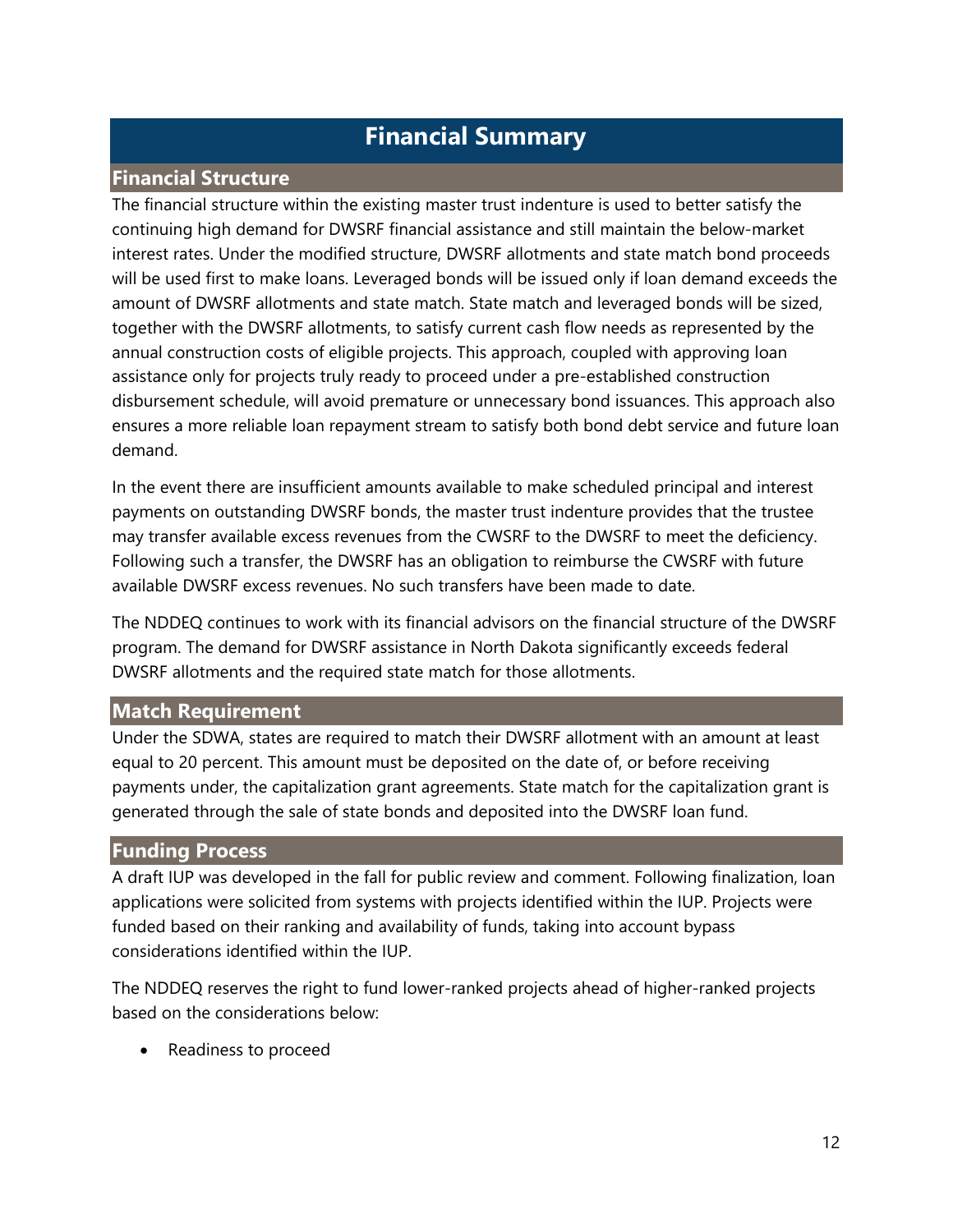- Willingness to proceed (e.g., applicant withdraws project from consideration, obtains other funding sources, or is non-responsive)
- Emergency conditions (i.e., an unanticipated failure occurs requiring immediate attention to protect public health)
- Financial (includes inability to pay and loan repayment issues), technical, or managerial capability
- Meet the 15 percent requirement (i.e., funding lower-ranked projects would satisfy the requirement that at least 15 percent of the funds available for construction be annually used to provide loan assistance to PWSs that serve fewer than 10,000 persons)
- Initial ranking score cannot be verified

Language was also included stating that the NDDEQ, to the maximum extent possible, would work with bypassed projects to ensure that they will be eligible for funding in the following fiscal year. Primary factors for projects to be bypassed are readiness and willingness to proceed. All projects that were initially bypassed and that subsequently became ready to proceed have received funding assistance.

During the review period, a number of ranked projects listed in the IUP were bypassed. Such systems were bypassed as they chose not to submit a loan application and, hence, were deemed not ready to proceed. The DWSRF Program has been and remains willing to work with bypassed systems to provide loan assistance to the maximum extent possible when they are ready to proceed. Bypassed projects and the reasons for the projects being bypassed are listed in Appendix B.

The following language is included in the IUPs: "The NDDEQ, without going through a public review process, reserves the right to fund unanticipated, non-ranked emergency projects determined to require immediate attention to protect public health. Such assistance will be limited to eligible PWS types and project features, and to situations involving acute contaminants, loss, or potential loss of a water supply in the near future, or that otherwise represent an unreasonable risk to health."

#### **Loan Assistance Terms**

The maximum repayment period for DWSRF loans is 30 years or the useful life of the project following project completion. The NDDEQ may utilize shorter repayment periods on a projectby-project basis. The loan interest rate has been set at 1.5 percent. An annual loan fee of 0.5 percent (of the outstanding loan balance) is assessed on all loans to support DWSRF administration costs. The fees are held under the master trust indenture and are available to pay DWSRF Program administration costs allowable under the SDWA. If necessary to meet bond repayment schedules, those projects that force the DWSRF Program to sell bonds to leverage the program will be charged an interest rate of 75 percent (includes the 0.5 percent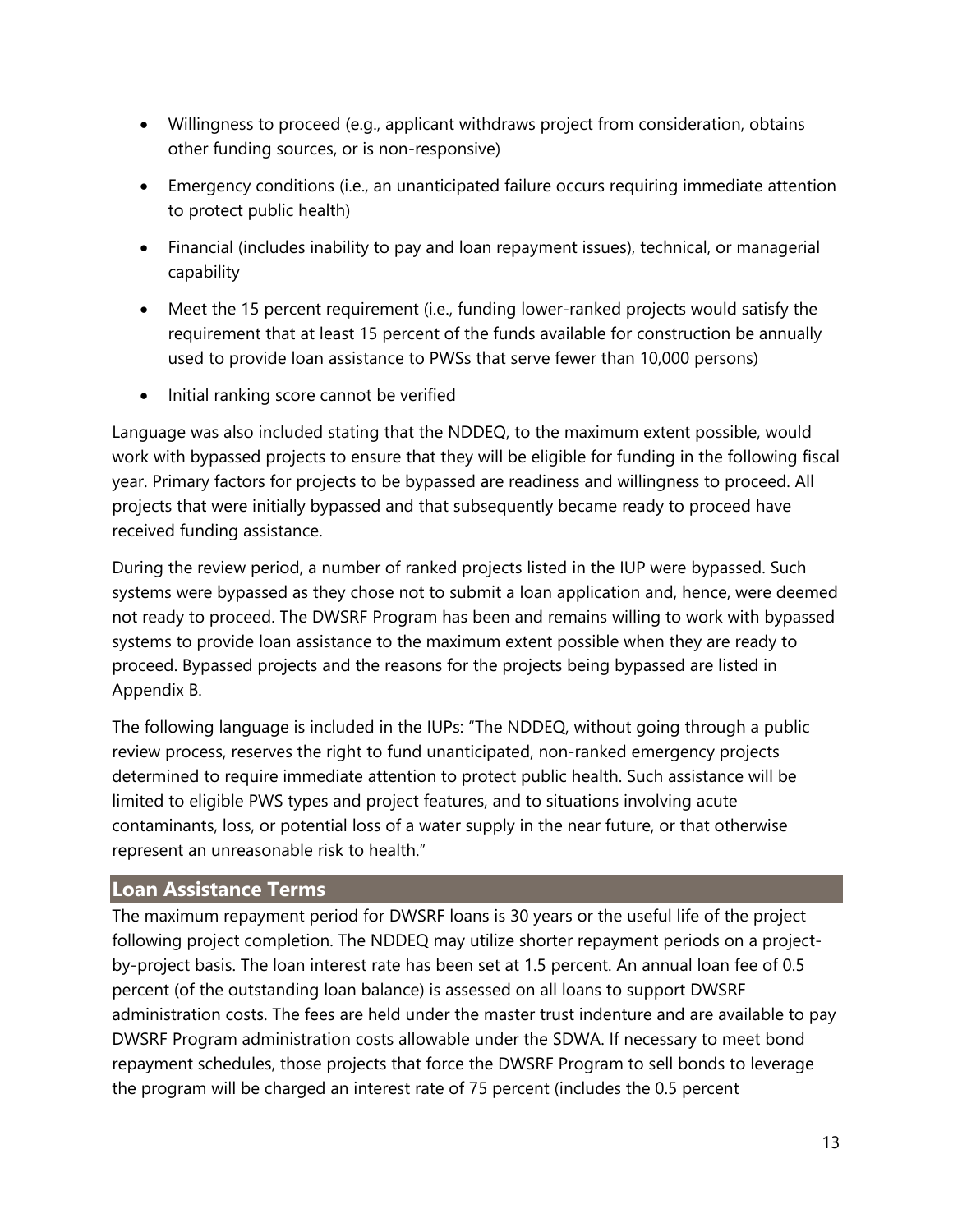administrative fee) of the market interest rate at the time of the loan. This interest rate will not be less than the standard 1.5 percent interest rate plus 0.5 percent administrative fee. This provision wasn't used in 2021.

Principal payments will begin no later than September 1 following construction completion (principal payments may commence earlier). Interest payments begin with the first loan draw and are payable during construction on each March 1 and September 1.

The SDWA requires that the interest rate for loans be less than or equal to the market interest rate. The PFA monitors compliance with this requirement by establishing as the market interest rate the average interest rate received by North Dakota political subdivisions on bond issues with a 20-year maturity sold on a competitive or negotiated basis during the past quarter. This rate is calculated and updated quarterly based upon the prior quarter bond sales. If there are no qualified bond sales, the market rate for that quarter is calculated using comparable regional bond issues. As an illustration, based upon fourth quarter 2021 North Dakota 20-year competitive bond sales, the market interest rate was calculated to be 2.2 percent.

#### **Loan Status**

Appendix A identifies the following information about the loans closed during 2021:

- Recipient
- Project number
- $\bullet$  Loan amount
- $\bullet$  Loan closure date
- Loan increase closure date
- Loan increase amount
- Population
- Loan interest rate
- Administrative fee amount
- Length of loan payback
- Loan forgiveness amount

The PFA prepares a debt service schedule for each loan following loan closure. A copy of the schedule is provided to each loan recipient and maintained by the PFA.

#### **Cash Draw Proportionality**

Basic ratios are set forth in the *Guide to Using EPA's Automated Clearing House for the Drinking Water State Revolving Fund Program* (EPA-832-B98-003) for determining federal and state cash draw proportionality. Funds are disbursed at the rate of 100 percent capitalization grant, 100 percent state match, 100 percent leveraged funds, and finally 100 percent FCLA funds. The program was in an over-matched condition for the entire year. It is estimated that enough state match has been disbursed to cover the state's match at least through 2023.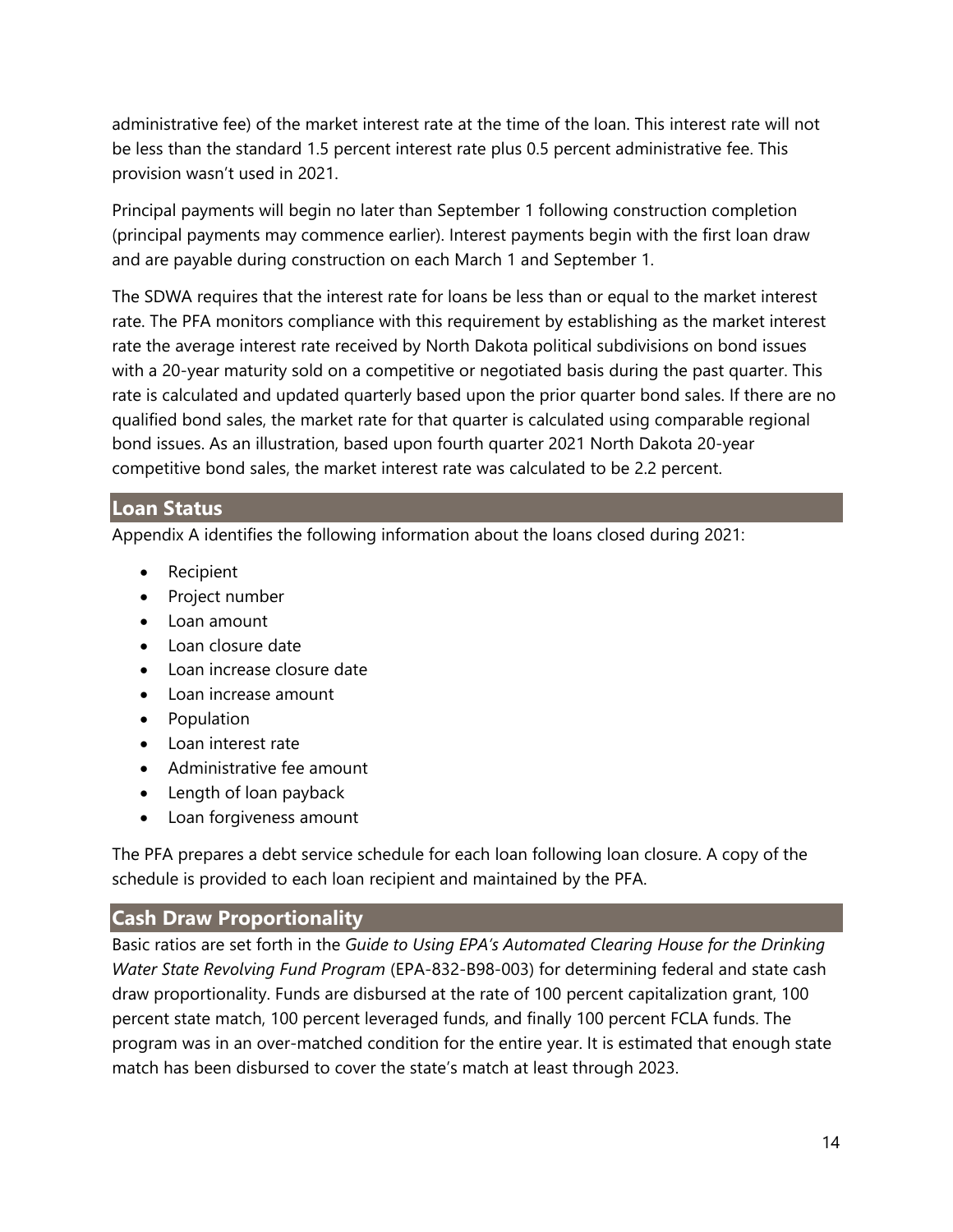#### **Disbursements**

The DWSRF Program disbursed a total of \$30,332,285, with \$28,931,471 of that being loan funds during the year.

Included in that amount is \$11,865,600 of federal funds. Of those federal funds, \$11,405,360 were loan funds and \$460,240 were set-aside funds. The set-aside funds disbursed were \$73,350 for the small systems technical assistance set-aside, \$247,320 for the PWSS administration setaside, and \$139,570 for the administrative set-aside.

#### **Loan Repayments**

The North Dakota DWSRF received scheduled loan repayments (principal and interest) of \$30,642,032. This represents 224 projects.

#### **Administrative Loan Fee**

The balance in the administrative loan fee account at the beginning of the year was \$10,329,400. The 0.5 percent administrative loan fee collected \$1,869,743. A total of \$352,327 was disbursed from the 0.5 percent administrative loan fee account for administration of the DWSRF Program. The administrative loan fee account was also used to fund \$166,247 in expenses eligible under the State Program Management administration set-aside, \$148,075 in expenses for CWSRF Program administration, and \$125,850 in expenses eligible under the Small System Technical Assistance set-aside. Including gains and losses on investment sales, this leaves a balance of \$12,333,613 of loan fees that has accumulated since the beginning of the program.

#### **Investments**

The North Dakota DWSRF had \$45,438,358 in cash and investments at the end of 2021. There is \$35,960,403 invested in commercial paper, certificates of deposit, agency notes, and U.S. Treasuries. The PFA receives management reports and ensures that earned interest is credited to the DWSRF in a timely fashion.

#### **Financial Statements**

The North Dakota DWSRF is audited annually and a copy of each audit report is provided directly to EPA. The audit reports have been and will continue to be used to assess DWSRF Program performance. Specifics concerning the present financial condition of the DWSRF Program may be found in the latest audit report.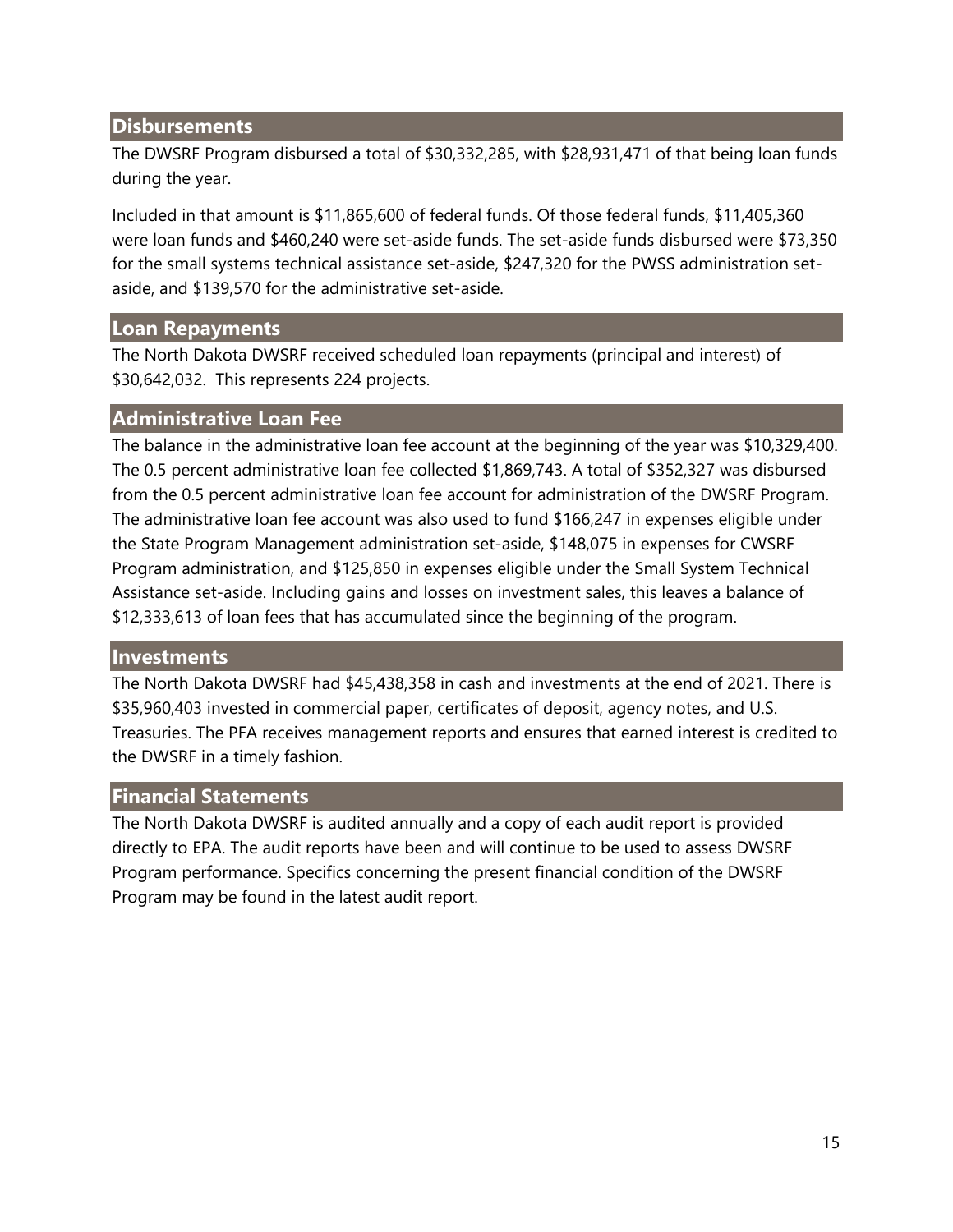### **Compliance with Operating Agreement and Grant Conditions**

North Dakota has complied and continues to comply with the below conditions which are set forth and more fully described in the DWSRF Operating Agreement dated July 1998 and amended in March 2015:

- Establish state authority and instrumentality.
- Comply with applicable state law, regulations, orders, and policies.
- Establish separate DWSRF loan and set-aside accounts.
- Establish fiscal controls and accounting procedures for the DWSRF.
- Require project accounting and audits of DWSRF assistance recipients.
- Submit annual IUP which describes the use of all funds including set-asides.
- Annually negotiate a payment schedule with the EPA.
- Deposit 20 percent state match funds as required.
- Consider leveraging if demand for funds and finances warrant.
- Ensure adequate binding commitments within one year of each grant payment.
- Expend funds in an expeditious and timely manner.
- Submit biennial reports.
- Submit annual audits of the DWSRF.
- Comply with applicable federal cross-cutting authorities.
- Comply with the EPA's Minority Business Enterprise and Women's Business Enterprise (MBE/WBE) Programs.
- Obtain EPA approval prior to subcontracting Operating Agreement responsibilities.
- Conduct environmental reviews.
- Comply with the DWSRF ACH Guidelines when making cash draws.
- Review technical, financial, and managerial capability (capacity) of assistance recipients.
- Establish capacity development authority and implement capacity program.
- Implement EPA-approved operator certification program.
- Ensure borrowers have dedicated source of funds for loan repayment.
- Make DWSRF assistance available to privately owned public water systems.
- Implement a disadvantaged community program (optional).
- Identify transferred funds, if any, in the DWSRF and CWSRF IUPs.
- Maintain Administrative Agreement with the PFA.
- Provide extended term financing to the extent that it is allowed.

The below information is presented to describe compliance with key provisions of the Operating Agreement.

 **Grant payments, binding commitments, and use of funds in a timely and expeditious manner.** States are required to make binding commitments equal to the amount of each grant payment (and associated state match) designated for the loan fund within one year after the receipt of each grant payment. Based upon the payment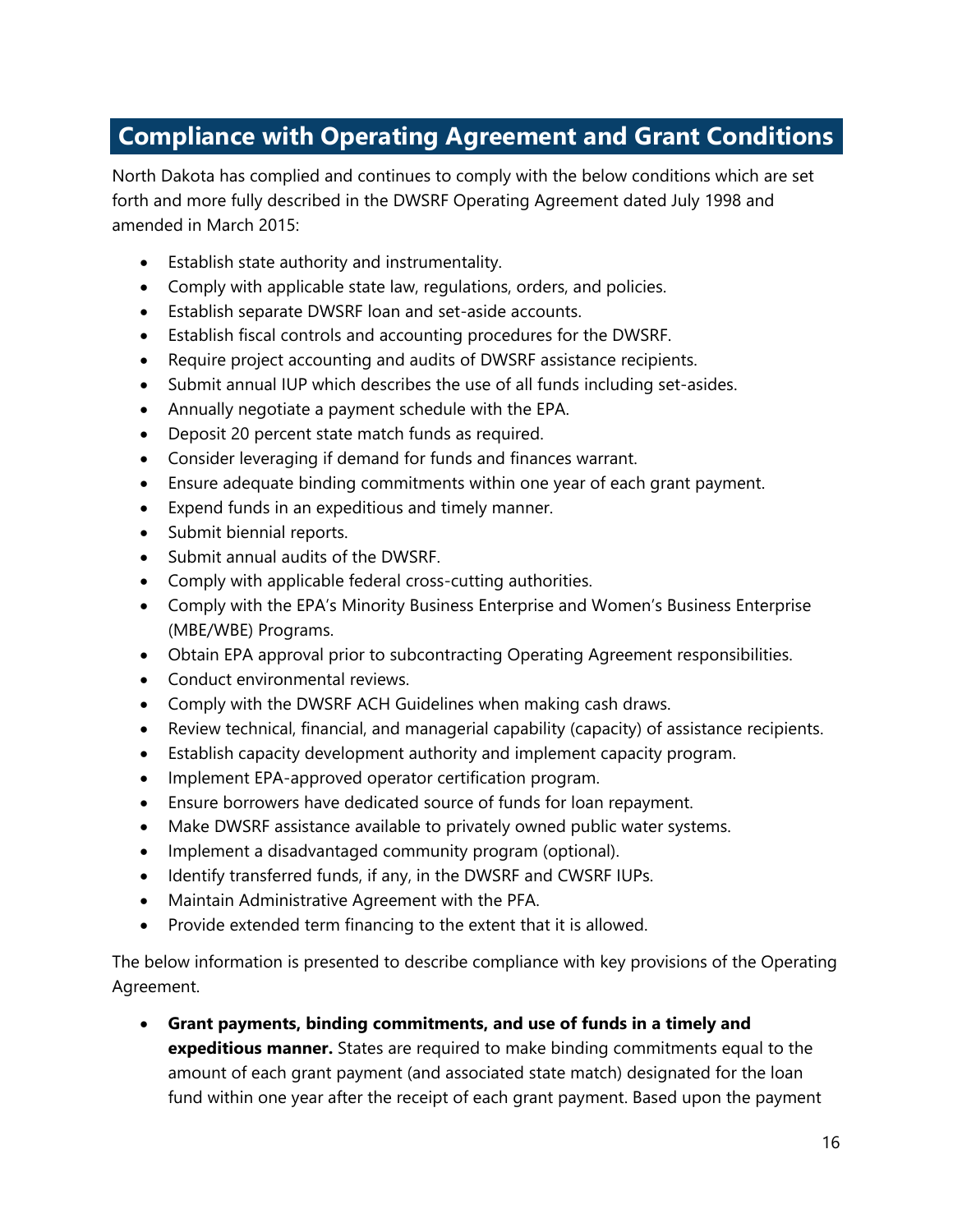schedules established in the capitalization grant, required binding commitments for this time period (which include state match) total \$13,201,200. Actual binding commitments (closed loans and increases) for the time period total \$34,468,720.

- **State matching funds.** State match bonds were issued in 2018 (Series 2018A) to satisfy the 20 percent state match requirement. The state match bond proceeds were deposited into the DWSRF loan account and disbursed prior to the receipt of the first grant payment. The amount of state match for the FY2020 capitalization grant was \$2,200,200.
- **Reports and annual audits.** This document constitutes an annual report for the DWSRF Program. This report only covers January 1, 2021 to December 31, 2021.

Brady Martz & Associates, P.C. conducted an annual audit of the North Dakota DWSRF. The audit addresses all funding activity from the DWSRF loan account and each set-aside account. The 2021 audit report has been provided to EPA. In the 2021 audit report, Brady Martz & Associates, P.C. stated that the PFA complied with statutes, laws, rules and regulations under which the Agency was created and is functioning. This audit was conducted in accordance with the following generally accepted auditing standards: (1) the standards applicable to financial audits contained in *Government Auditing Standards* issued by the Comptroller General of the United States; and (2) OMB Circular A-133, *Audits of States, Local Governments, and Non-Profit Organizations*.

- **Environmental reviews.** All projects that received DWSRF loan assistance during the period reviewed were subject to appropriate environmental review and approval procedures. None of the projects were deemed to require an Environmental Impact Statement. The NDDEQ issued a Categorical Exclusion (CE) or an Environmental Assessment and Finding of No Significant Impact (EA/FONSI) or accepted the CE or EA/FONSI of other federal or state agencies for all projects.
- **Dedicated source of revenue for loan repayment.** The PFA, as financial agent for the DWSRF Program, conducts a financial review of all loan applicants. The review includes an assessment of the applicant's ability to repay the loan, taking coverage and reserve requirements into account, as well as associated operation, maintenance, and other necessary expenses.
- **Federal cross-cutting authorities.** North Dakota and North Dakota DWSRF assistance recipients have complied with all applicable federal cross-cutting authorities.

The MBE/WBE goals for the capitalization grant agreements were 2 percent MBE and 3 percent WBE for construction, supplies, services, and equipment.

Contracts totaling \$69,959,446 were awarded between January 1 and December 31, 2021, using DWSRF funds for all categories. DBE (MBE and WBE) participation for this time was 0.24 percent (MBE) and 0.37 percent (WBE). The NDDEQ will continue in its efforts to promote and obtain additional DBE participation in the DWSRF Program.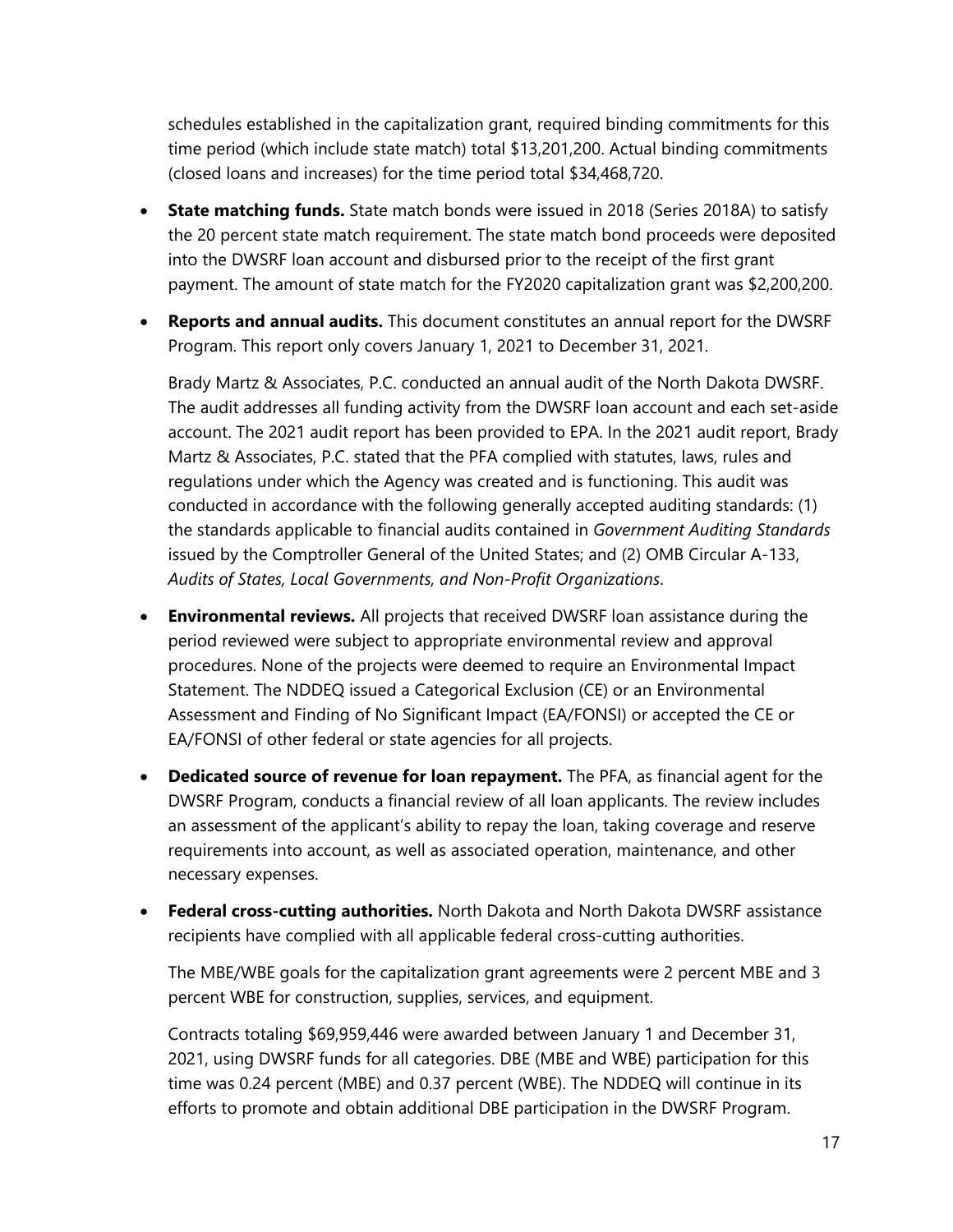All projects that received DWSRF loan assistance during the period reviewed were subject to appropriate Davis-Bacon wage requirements and reviews, and American Iron and Steel requirements.

- **Operator certification.** In January 2000, the NDDEQ submitted documentation to the EPA and requested substantially equivalent status for its operator certification and training program. In a letter dated September 27, 2000, Stephen Tuber, EPA Region VIII Water Program Director, stated, "Thank you for recognizing the importance of an effective operator certification program in protecting public health. I commend you and your staff for providing national leadership on this important milestone as the first Substantially Equivalent Operator Certification Program to be approved in the nation."
- **Capacity.** The NDDEQ established an EPA-approved capacity review process for DWSRF loan applicants. This process has been and continues to be used to evaluate the capacity of all DWSRF loan applicants. The PFA assists in the process by evaluating the financial capability of loan applicants and providing recommendations to the DWSRF Program. On September 23, 1999, EPA approved the NDDEQ's new water system capacity assessment strategy. This strategy has been and continues to be used to ensure that new or potentially new community and nontransient-noncommunity PWSs have adequate capacity prior to initiation of operation. On October 10, 2000, EPA approved the NDDEQ's capacity development strategy for existing public water systems. Implementation of the strategy was initiated in August 2000. The strategy identifies the following tools, which may be used singly or in combination, to assist PWSs in acquiring and maintaining capacity:
	- On-site visits by NDDEQ staff
	- Operator certification
	- o Training
	- Use of technical assistance providers
	- Use of DWSRF set-asides
	- Public education
	- Dissemination of education materials

The NDDEQ is presently using a number of these tools, including contractual assistance (using DWSRF set-aside funds) by recognized technical assistance providers.

- **Transfers.** Transfers between the CWSRF and the DWSRF Programs are discussed in the Sources and Uses of Funds chapter.
- **Miscellaneous.** The NDDEQ has not further subcontracted any responsibilities set forth in the Operating Agreement. Privately owned community water systems and nonprofit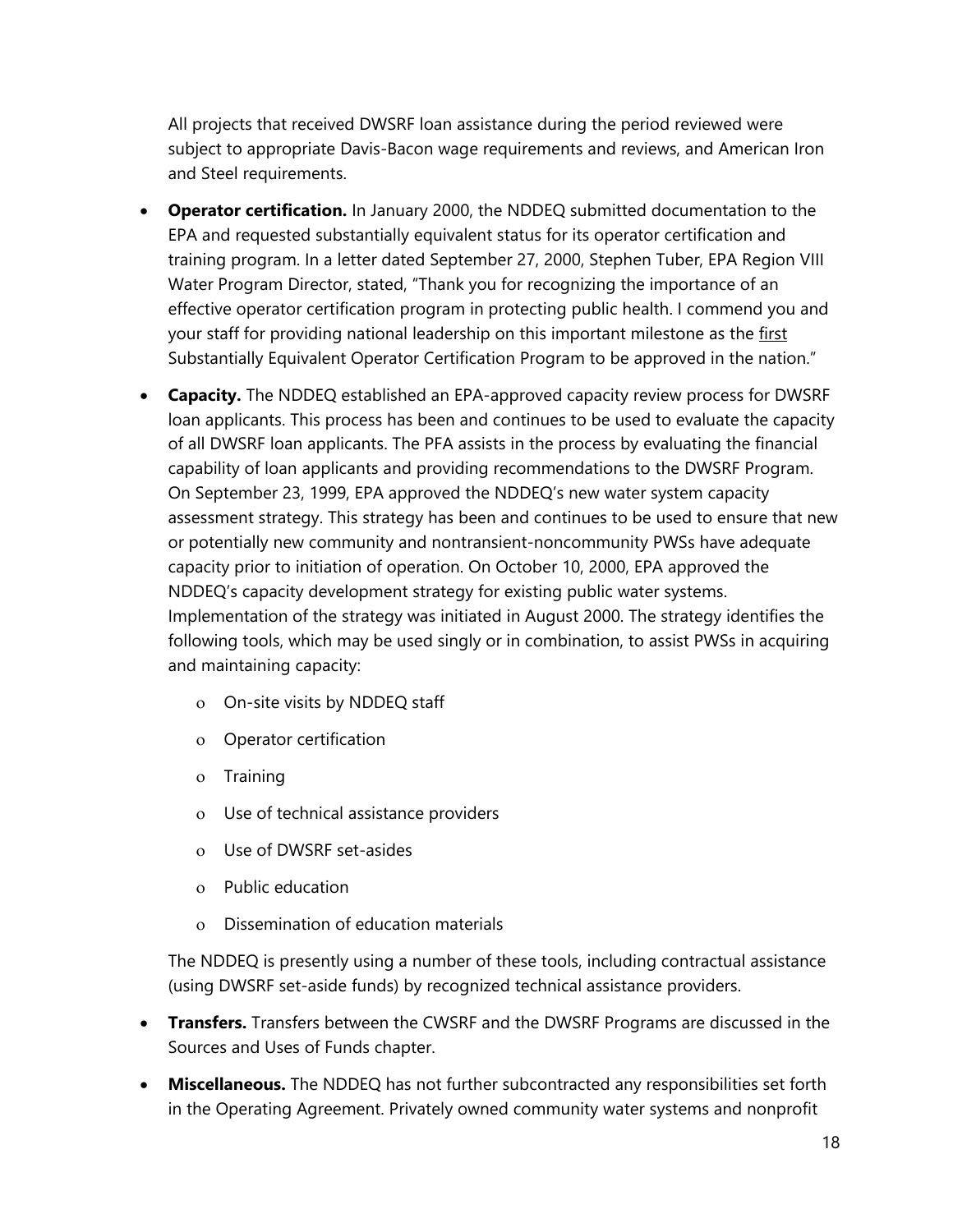noncommunity water systems are eligible for DWSRF assistance. To date, no assistance has been requested by such systems. The NDDEQ has established a disadvantaged community program beginning with the FY19 capitalization gran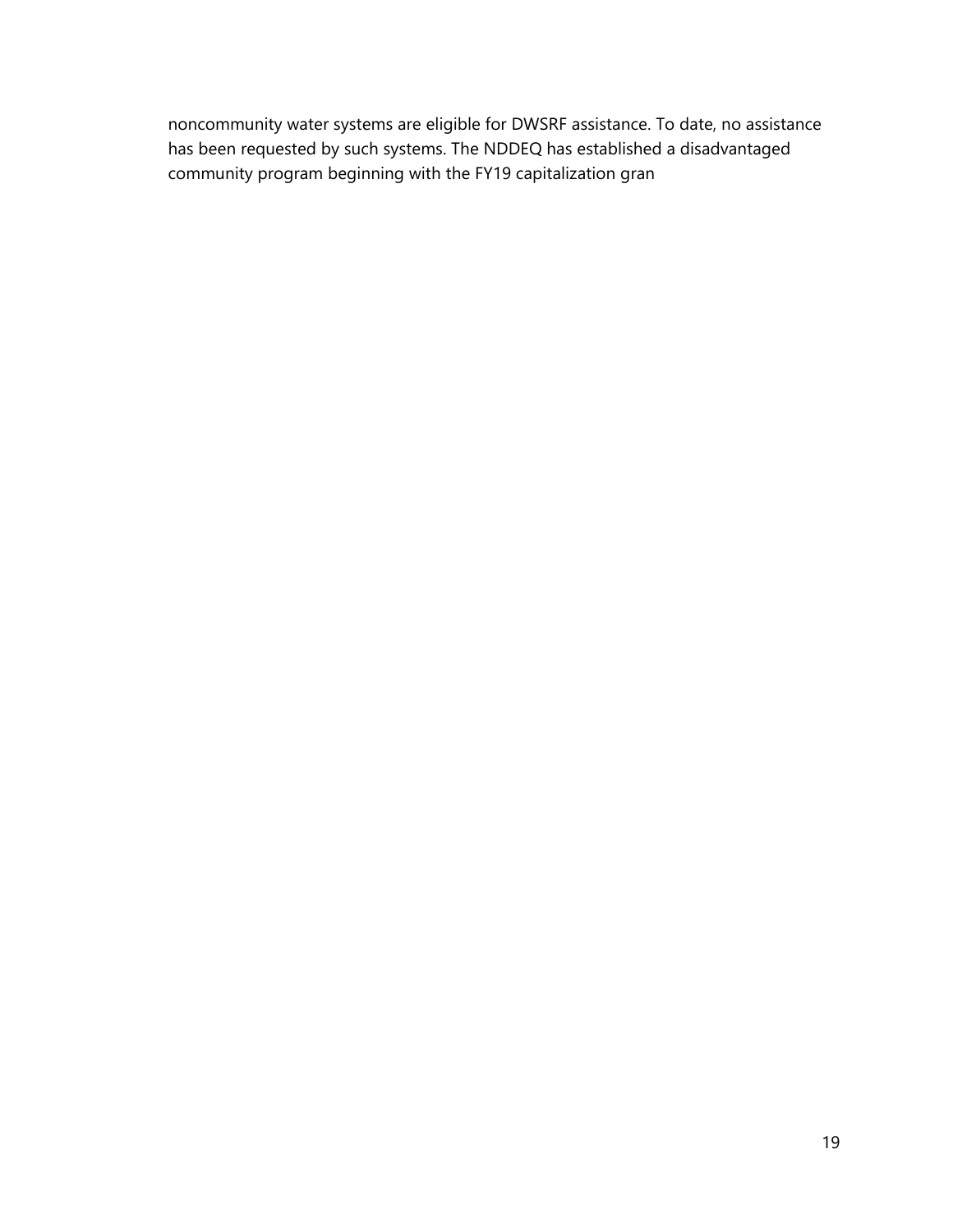# APPENDIX A LOANS WITH BINDING COMMITMENTS IN 2021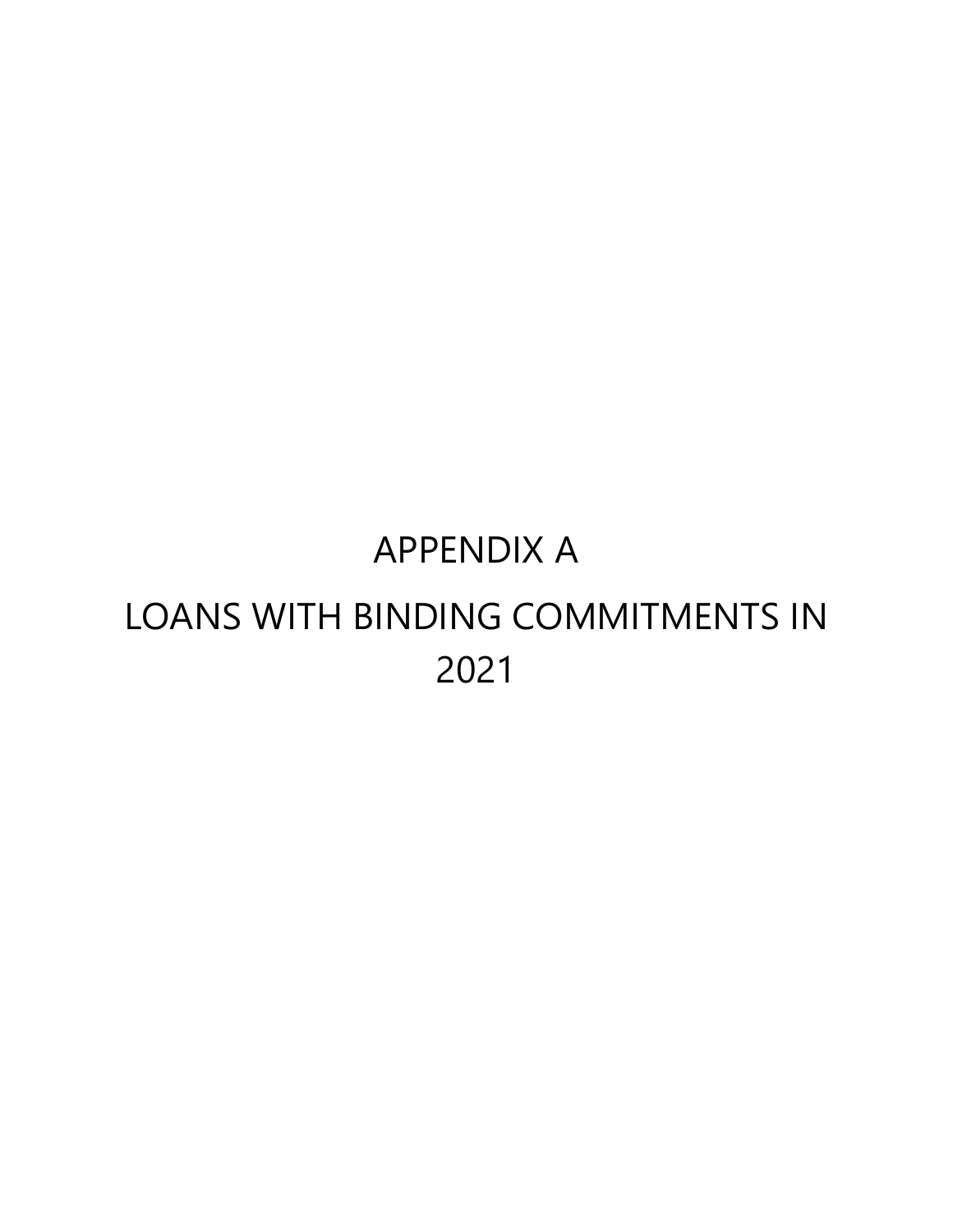| <b>Borrower</b>    | Project #  | Loan<br>Amount | <b>Binding</b><br><b>Commitment</b> | <b>Increase</b><br><b>Date</b> | <b>Increase</b><br><b>Amount</b> | <b>Population</b> | Loan<br><b>Term</b><br>[Years] | <b>Project</b>                                                    | <b>Principal</b><br><b>Forgiveness</b> |
|--------------------|------------|----------------|-------------------------------------|--------------------------------|----------------------------------|-------------------|--------------------------------|-------------------------------------------------------------------|----------------------------------------|
|                    |            |                |                                     |                                | Loans                            |                   |                                |                                                                   |                                        |
| <b>Barnes RWD</b>  | 0201058-05 | \$806,000      | 11/05/21                            |                                |                                  | 11,050            | 30                             | Additional storage at four booster stations                       |                                        |
| Coleharbor         | 2800194-01 | \$700,000      | 08/31/21                            |                                |                                  | 82                | 30                             | Pump house and reservoir improvements,<br>water meter replacement | \$200,000                              |
| Cooperstown        | 2000203-08 | \$800,000      | 03/12/21                            |                                |                                  | 907               | 30                             | Water main replacement                                            |                                        |
| East Central RWD   | 1801062-04 | \$1,372,000    | 10/06/21                            |                                |                                  | 20,951            | 30                             | Phase 4 system expansion                                          |                                        |
| Flaxton            | 0700344-02 | \$993,000      | 12/14/21                            |                                |                                  | 55                | 20                             | Lead service line replacement                                     | \$894,000                              |
| Hankinson          | 3900443-03 | \$42,000       | 11/29/21                            |                                |                                  | 921               | 10                             | Water main extension                                              |                                        |
| Horace             | 0900488-02 | \$2,740,000    | 11/04/21                            |                                |                                  | 1,600             | 20                             | Distribution system improvements &<br>connection to Cass RWD      |                                        |
| Jamestown          | 4700498-10 | \$1,808,000    | 08/31/21                            |                                |                                  | 15,226            | 20                             | 2020 water main improvements                                      |                                        |
| Jamestown          | 4700498-11 | \$1,344,000    | 01/27/21                            |                                |                                  | 15,226            | 20                             | State Hospital water line replacement                             |                                        |
| Jamestown          | 4700498-12 | \$1,808,000    | 10/29/21                            |                                |                                  | 15,226            | 20                             | 2021 water main improvements                                      |                                        |
| Lakota             | 3200536-02 | \$295,220      | 02/10/21                            | 10/29/21                       | \$161,500                        | 625               | 30                             | Transmission line replacement                                     |                                        |
| Mandan             | 3000596-09 | \$7,255,000    | 02/03/21                            |                                |                                  | 22,752            | 20                             | Raw water intake improvements                                     |                                        |
| New Salem          | 3000736-01 | \$1,042,000    | 08/27/21                            |                                |                                  | 958               | 30                             | Refinance of water main replacement                               |                                        |
| North Prairie RW   | 5101189-06 | \$3,825,000    | 03/30/21                            |                                |                                  | 11,000            | 30                             | Mountrail phase II and III transmission line                      |                                        |
| North Prairie RW   | 5101189-08 | \$1,151,000    | 05/17/21                            |                                |                                  | 11,000            | 30                             | Logan to Velva US Hwy 52 distribution<br>improvements             |                                        |
| Stanley            | 3100898-01 | \$400,000      | 06/28/21                            |                                |                                  | 2,611             | 20                             | Refinance of water system improvements                            |                                        |
| Stanley            | 3100898-02 | \$2,253,000    | 11/02/21                            |                                |                                  | 2,677             | 30                             | Water main improvements                                           |                                        |
| <b>Valley City</b> | 0200958-04 | \$180,000      | 10/18/21                            |                                |                                  | 6,585             | 20                             | 7th Ave NW water main replacement                                 |                                        |
| Wahpeton           | 3900973-06 | \$1,103,000    | 10/28/21                            |                                |                                  | 7,899             | 25                             | Loy Ave & 12th St N reconstruction & utility<br>replacement       |                                        |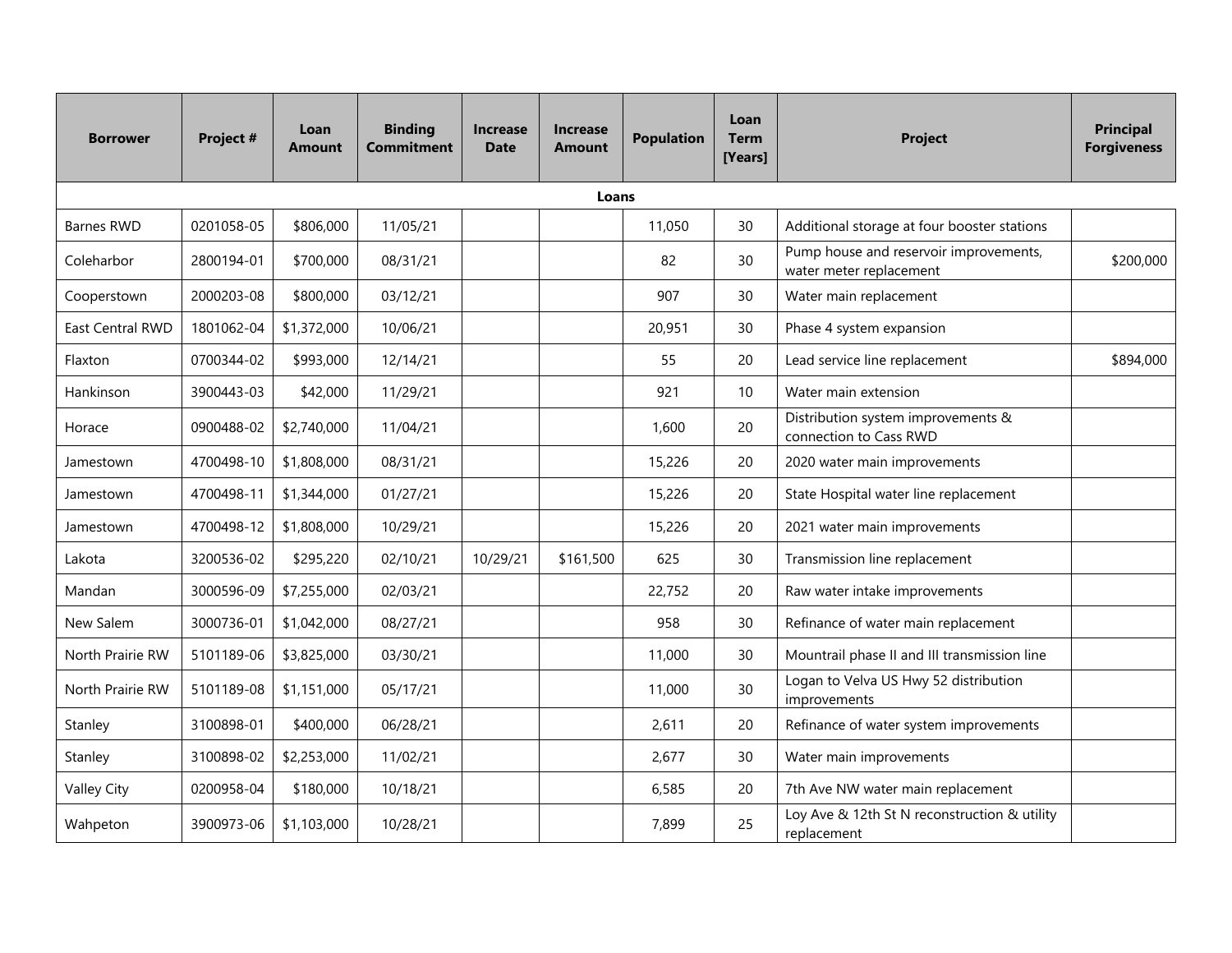| <b>Increases</b> |                          |             |          |          |             |        |    |                                                       |             |
|------------------|--------------------------|-------------|----------|----------|-------------|--------|----|-------------------------------------------------------|-------------|
| <b>Bismarck</b>  | 0800080-02               | \$7,000,000 | 05/26/20 | 08/19/21 | \$2,000,000 | 73,112 | 15 | Water main & lead service line replacement            | \$1,382,000 |
| Cavalier         | 3400170-01               | \$4,845,000 | 08/28/19 | 03/25/21 | \$1,750,000 | .203   | 30 | Water tower & ground storage reservoir<br>replacement |             |
| Enderlin         | 3700314-05   \$1,200,000 |             | 10/03/19 | 09/03/21 | \$440,000   | 868    | 20 | Water main replacement                                |             |
| Riverdale        | 2800825-02               | \$2,161,000 | 08/27/19 | 03/26/21 | \$200,000   | 205    | 20 | Water tower & water main replacement                  |             |

**Total New Loans =** \$34,468,720

All loans had a 1.5% interest rate plus a 0.5% administration fee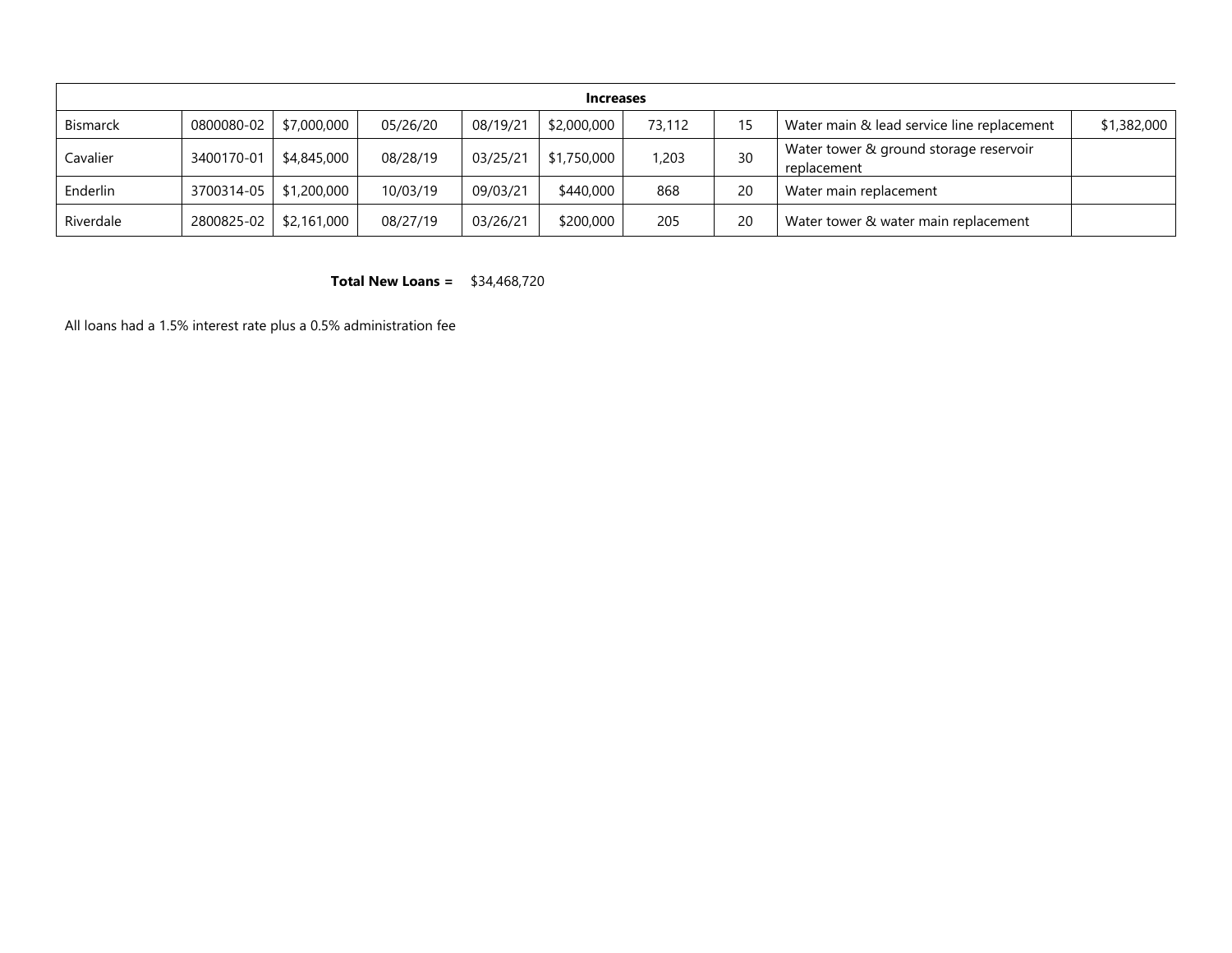# APPENDIX B BYPASSED PROJECT LIST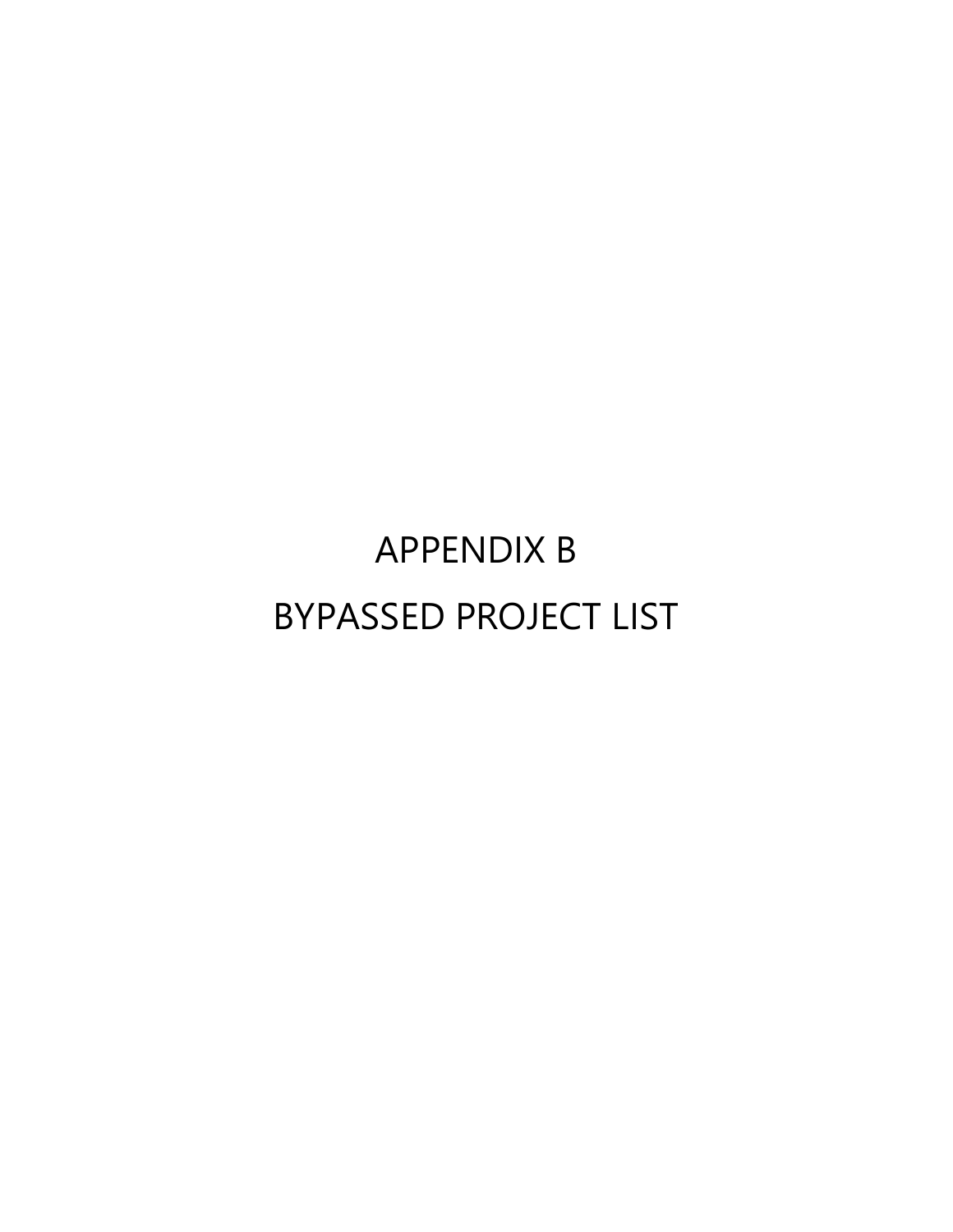| <b>Ranking</b> | <b>System Name</b> | <b>Project Description</b>                                                   | <b>Project</b><br>Cost<br>( \$1,000) | <b>Reason for Project Bypass</b>                                               |
|----------------|--------------------|------------------------------------------------------------------------------|--------------------------------------|--------------------------------------------------------------------------------|
| 1              | Gackle             | Well, water meter, pump house, water tower, & water<br>main replacement      | 1,300                                | Not willing to proceed                                                         |
| $\overline{2}$ | Wing               | Water tower, water main, hydrant, & gate valve<br>replacement                | 1,400                                | Loan application was approved, but loan is<br>not under binding commitment yet |
| 5              | All Seasons WUD    | Refinance of projects for well, reservoir, SCADA, &<br>pipeline improvements | 3,929                                | Not ready to proceed                                                           |
| 6              | Ashley             | Water tower, well, & transmission line replacement                           | 2,000                                | Not ready to proceed                                                           |
| 8              | Glen Ullin         | Water main replacement & looping                                             | 2,000                                | Will apply in 2022                                                             |
| 9              | Wing               | Distribution system replacement                                              | 1,400                                | Undertaking a higher ranked project                                            |
| 10             | Jud                | Distribution system & pump house improvements                                | 300                                  | Not ready to proceed                                                           |
| 11             | Dazey              | Water main replacement & reservoir system<br>upgrades                        | 250                                  | Not ready to proceed                                                           |
| 14             | Elgin              | Water main replacement                                                       | 2,271                                | Will apply in 2022                                                             |
| 15             | Carson             | Water main replacement                                                       | 5,700                                | Not ready to proceed                                                           |
| 16             | Streeter           | Well & pump house improvements                                               | 860                                  | Not ready to proceed                                                           |
| 18             | Lidgerwood         | Water main replacement                                                       | 510                                  | Not ready to proceed                                                           |
| 20             | Streeter           | Water tower replacement                                                      | 1,000                                | Not ready to proceed                                                           |
| 21             | Streeter           | WTP improvements                                                             | 500                                  | Not ready to proceed                                                           |
| 23             | Hannaford          | Water tower replacement & pump house<br>improvements                         | 1,200                                | Not ready to proceed                                                           |
| 24             | Medina             | WTP & well house improvements                                                | 800                                  | Not ready to proceed                                                           |
| 25             | Harvey             | WTP improvements                                                             | 750                                  | Not ready to proceed                                                           |
| 26             | Forman             | Well improvements, transmission line replacement                             | 750                                  | Not ready to proceed                                                           |
| 27             | Verona             | Water main & meter replacement                                               | 515                                  | Not ready to proceed                                                           |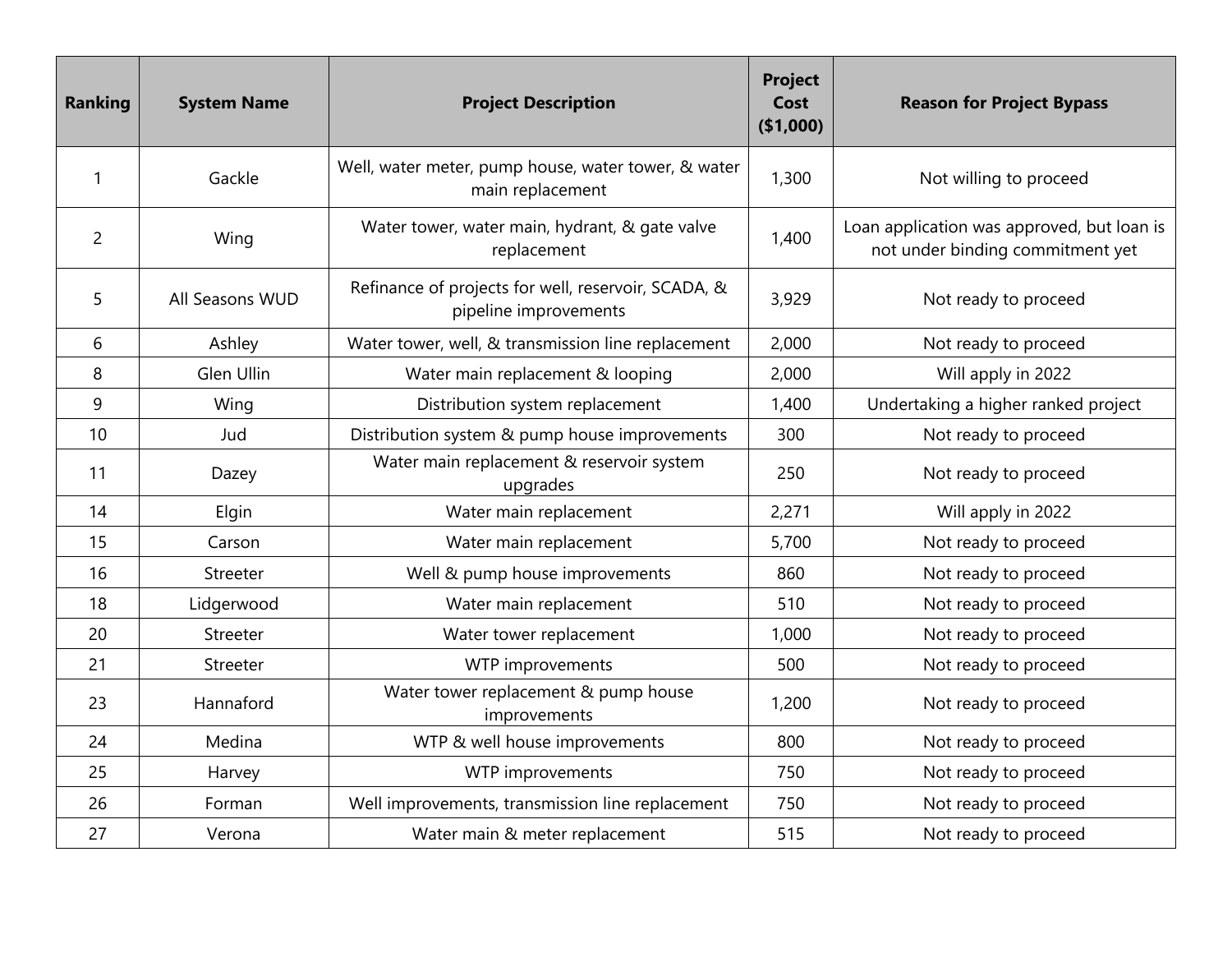| <b>Ranking</b> | <b>System Name</b>  | <b>Project Description</b>                                                                                            | <b>Project</b><br>Cost<br>(\$1,000) | <b>Reason for Project Bypass</b>                                               |
|----------------|---------------------|-----------------------------------------------------------------------------------------------------------------------|-------------------------------------|--------------------------------------------------------------------------------|
| 28             | Lakota              | Water main, gate valve, hydrant, & service line<br>replacement                                                        | 1,100                               | Not ready to proceed                                                           |
| 29             | Robinson            | Pumping system improvements & water main, gate<br>valve, hydrant, & curb stop replacement                             | 250                                 | Not ready to proceed                                                           |
| 30             | Streeter            | Water main extension & looping                                                                                        | 500                                 | Not ready to proceed                                                           |
| 32             | Leeds               | Well & transmission line upgrades                                                                                     | 450                                 | Not ready to proceed                                                           |
| 33             | Mayville            | Water main, gate valve, & hydrant replacement                                                                         | 500                                 | Not ready to proceed                                                           |
| 37             | Verona              | Reservoir & pump house replacement                                                                                    | 300                                 | Not ready to proceed                                                           |
| 38             | Wing                | Chemical feed building & equipment,<br>decommissioning of well house & well, controls &<br>gate valve for water tower | 425                                 | Undertaking a higher ranked project                                            |
| 40             | Towner              | Connection to rural water or WTP improvements                                                                         | 2,000                               | Not ready to proceed                                                           |
| 41             | Northeast RWD       | Pipeline to increase capacity to Adams                                                                                | 700                                 | Not ready to proceed                                                           |
| 43             | McLean Sheridan RWD | WTP & distribution system improvements                                                                                | 11,400                              | Not ready to proceed                                                           |
| 46             | Walsh RWD           | Service to Drayton                                                                                                    | 550                                 | Will apply in 2022                                                             |
| 47             | Columbus            | Water main improvements                                                                                               | 1,537                               | Not ready to proceed                                                           |
| 48             | All Seasons WUD     | Parallel & looped pipelines to increase flow in low<br>pressure areas                                                 | 796                                 | Not ready to proceed                                                           |
| 49             | All Seasons WUD     | Increased supply to area around and north of Rolla                                                                    | 371                                 | Loan application was approved, but loan is<br>not under binding commitment yet |
| 50             | New Rockford        | Water main replacement & WTP upgrades                                                                                 | 5,800                               | Not ready to proceed                                                           |
| 51             | Oriska              | Reservoir & pump house replacement                                                                                    | 550                                 | Not ready to proceed                                                           |
| 52             | Ashley              | Water main replacement & looping                                                                                      | 1,000                               | Not ready to proceed                                                           |
| 53             | Ashley              | WTP upgrade                                                                                                           | 1,000                               | Not ready to proceed                                                           |
| 54             | <b>Turtle Lake</b>  | Water main replacement & looping                                                                                      | 600                                 | Not ready to proceed                                                           |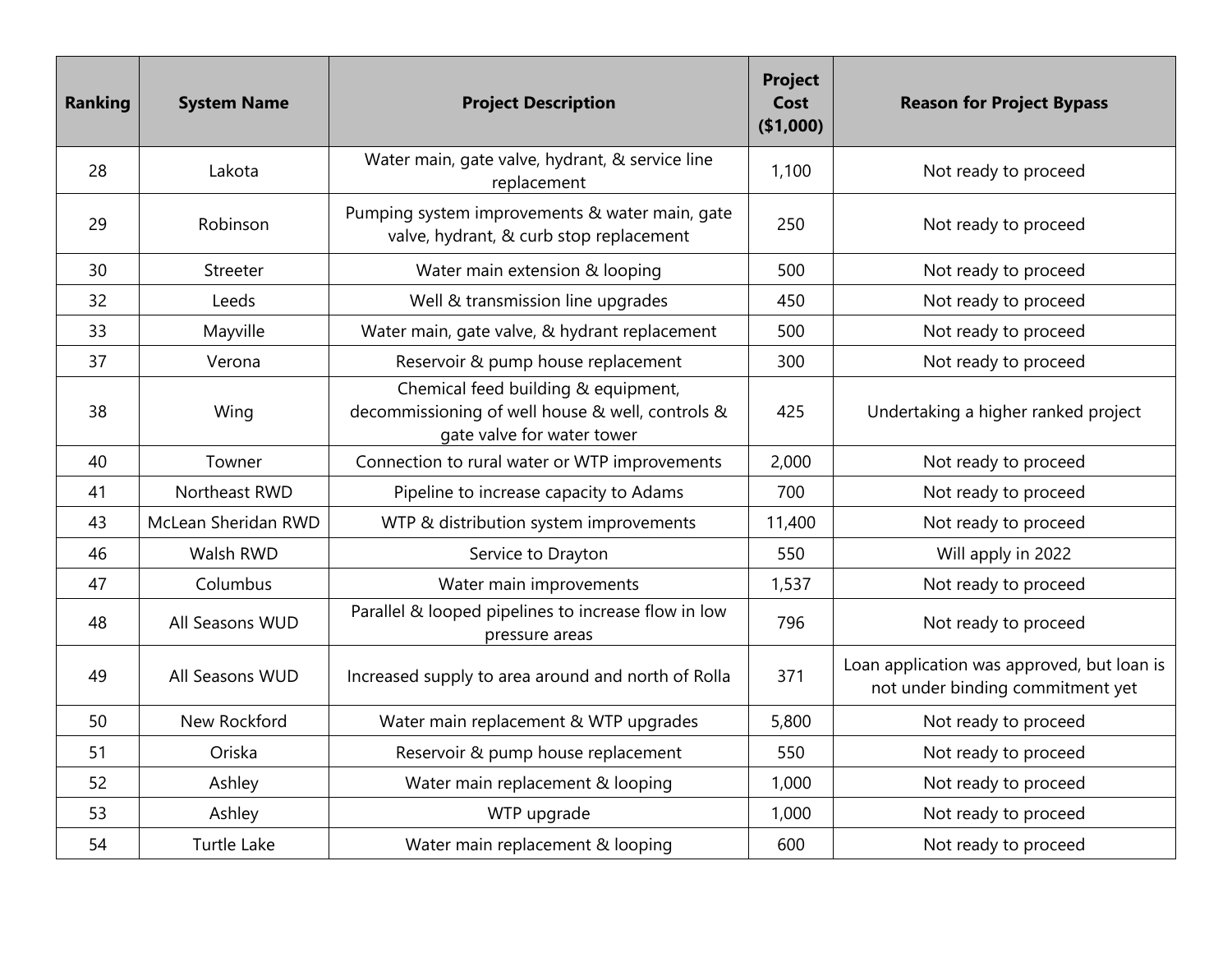| <b>Ranking</b> | <b>System Name</b> | <b>Project Description</b>                                                                     | <b>Project</b><br>Cost<br>(\$1,000) | <b>Reason for Project Bypass</b>   |
|----------------|--------------------|------------------------------------------------------------------------------------------------|-------------------------------------|------------------------------------|
| 56             | Sheyenne           | Water main replacement                                                                         | 3,100                               | Not ready to proceed               |
| 60             | Horace             | WTP improvements                                                                               | 5,915                               | Undertaking an alternative project |
| 61             | Napoleon           | Service to residents on private wells, water storage,<br>well, meter, & water main replacement | 1,000                               | Not ready to proceed               |
| 62             | Beach              | Water main & lead service line replacement,<br>transmission main for looping                   | 1,575                               | Not ready to proceed               |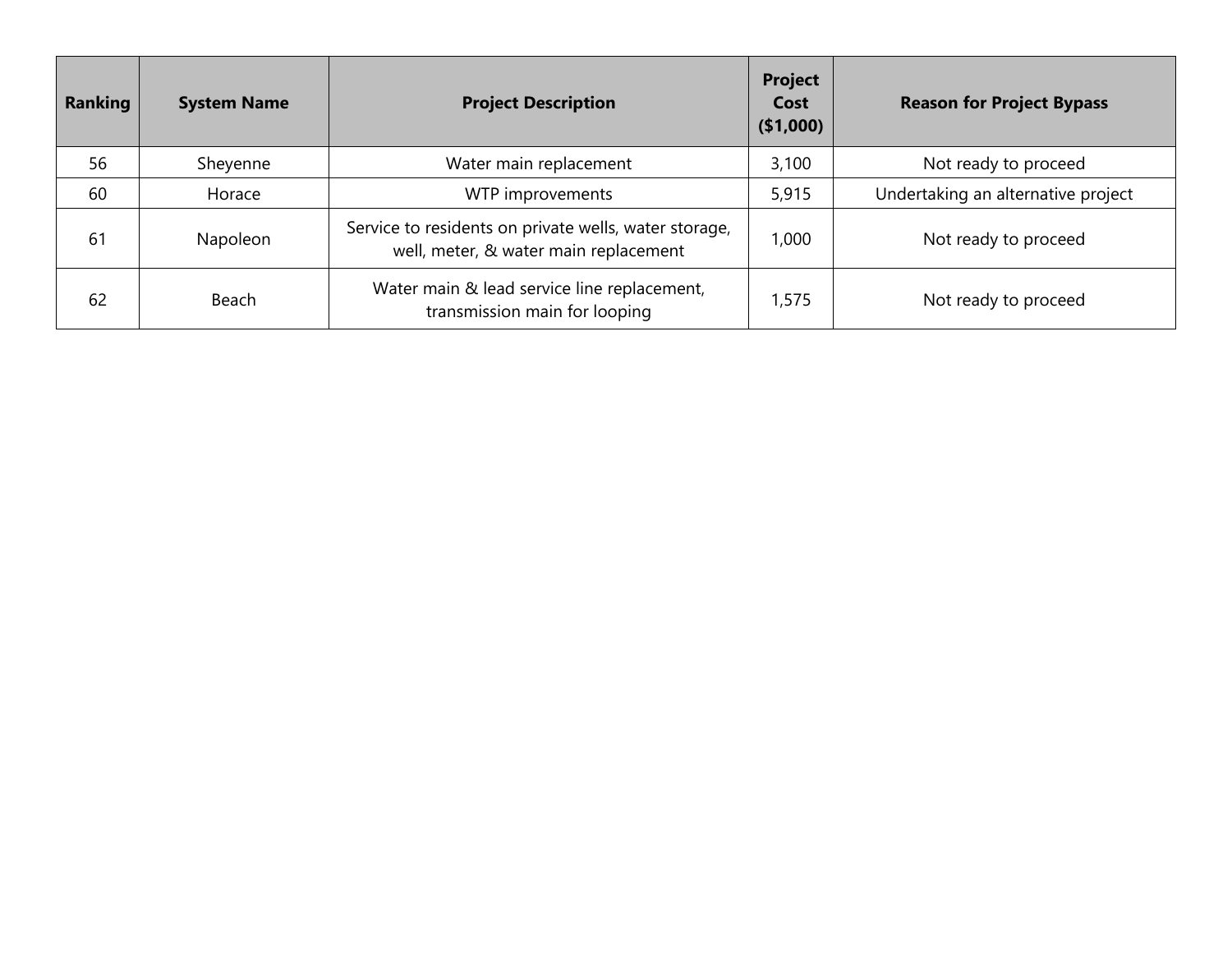# APPENDIX C SOURCES AND USES OF FUNDS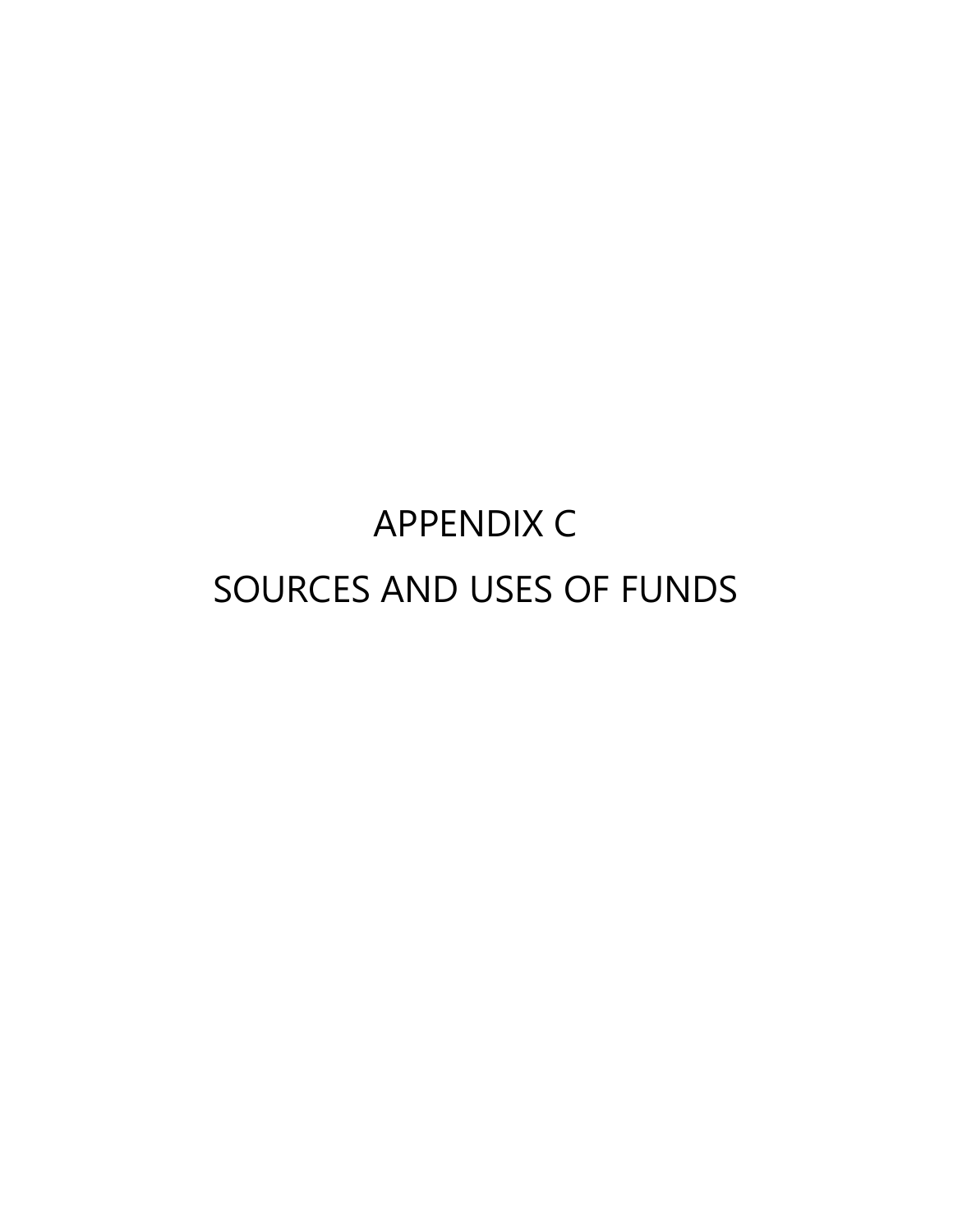| <b>SOURCES</b>                       |               |
|--------------------------------------|---------------|
| <b>Federal Capitalization Grants</b> | 248,880,100   |
| <b>State Match</b>                   | 51,432,137    |
| <b>Transfers from CWSRF</b>          | 54,590,972    |
| Net Leveraged Bonds                  | 193,941,728   |
| Interest Earnings                    | 52,971,004    |
| Interest Payments                    | 76,748,419    |
| <b>Principal Repayments</b>          | 239,116,151   |
| <b>TOTAL SOURCES OF FUNDS</b>        | \$917,680,511 |

| a mar<br>⊓ |  |
|------------|--|
|            |  |

l.

| 4% Administration<br>2% SSTA       | 9,603,814<br>3,735,612 |
|------------------------------------|------------------------|
| 10% DW Program Set-Aside           | 5,517,438              |
| 15% Local Asst. Set-Aside          | 435,268                |
| <b>Transfers to CWSRF</b>          | 29,061,000             |
| <b>Bond Principal Repayments</b>   | 86,756,157             |
| <b>Bond Interest Expense</b>       | 80,596,059             |
| Arbitrage Paid                     | 785,241                |
| Reserves                           |                        |
| <b>Closed Agreements</b>           | 721,998,946            |
| Approved But Not Closed Agreements | 2,095,000              |
| <b>TOTAL USES OF FUNDS</b>         | \$940,584,535          |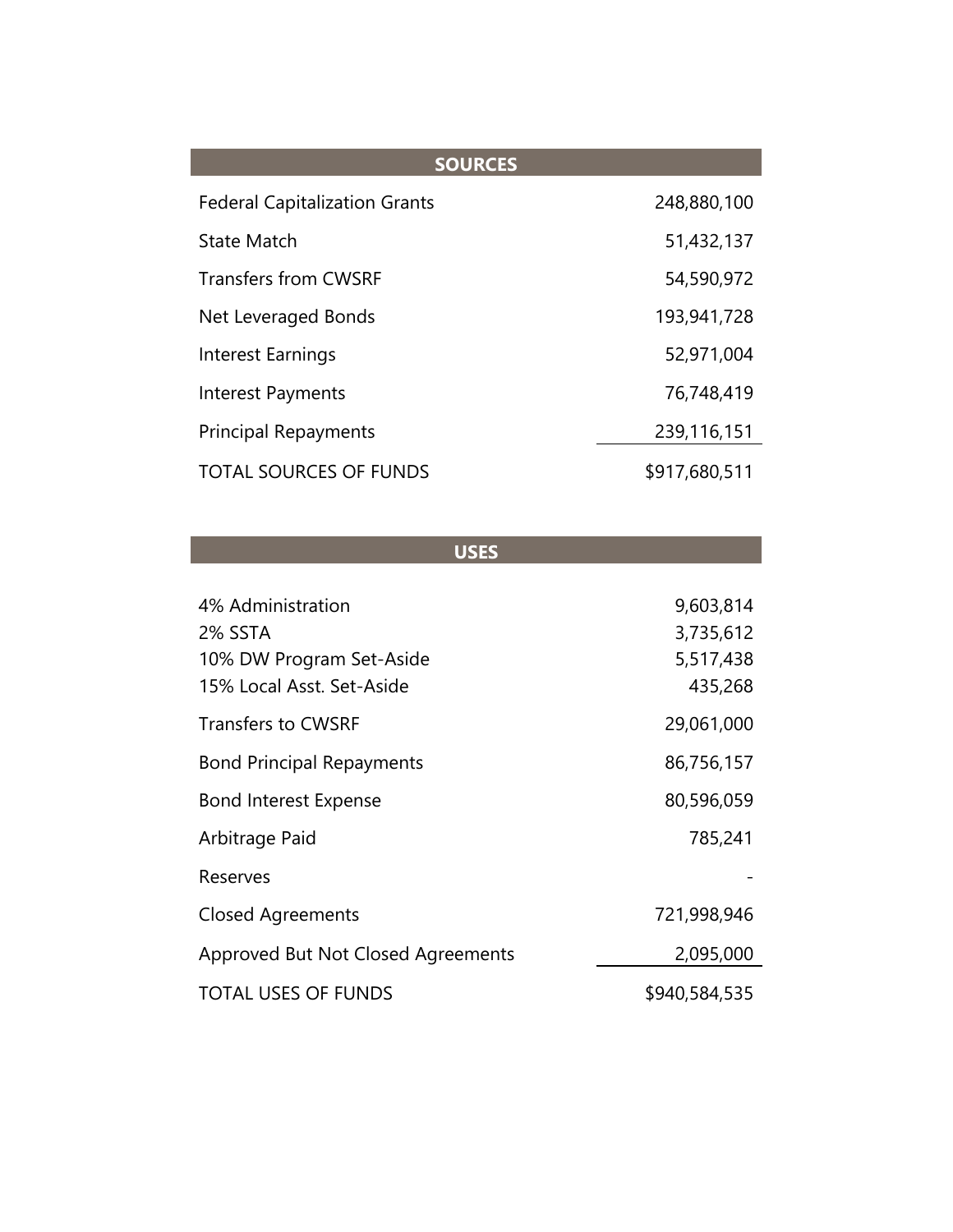# APPENDIX D DWSRF TRANSACTIONS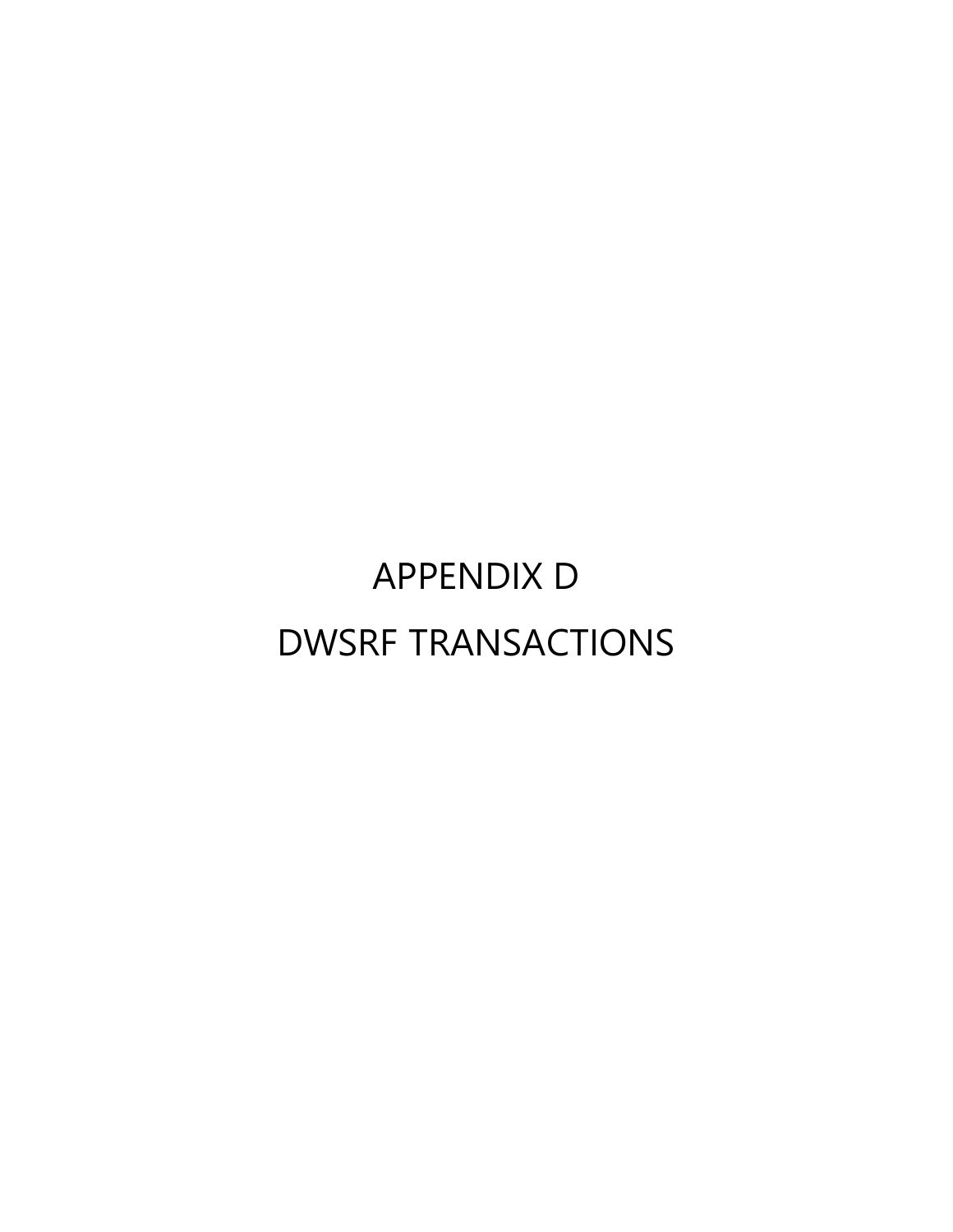| <b>Recipient</b>            | Date of<br>Payment<br>to<br><b>Recipient</b> | <b>Amount of</b><br><b>Draw Request</b> | <b>Recipient</b>            | Date of<br>Payment<br>to<br><b>Recipient</b> | <b>Amount of</b><br><b>Draw Request</b> |
|-----------------------------|----------------------------------------------|-----------------------------------------|-----------------------------|----------------------------------------------|-----------------------------------------|
| <b>WAWSA</b>                | 01/04/21                                     | 347,129.00                              | Sykeston                    | 03/15/21                                     | 4,800.00                                |
| <b>WAWSA</b>                | 01/04/21                                     | 44,095.00                               | Sykeston                    | 03/15/21                                     | 2,376.00                                |
| North Prairie RWD           | 01/04/21                                     | 5,304.00                                | North Prairie RWD           | 03/29/21                                     | 4,676.00                                |
| North Prairie RWD           | 01/04/21                                     | 45,296.00                               | North Prairie RWD           | 04/05/21                                     | 55,990.00                               |
| <b>TA Set Aside</b>         | 01/04/21                                     | 19,800.00                               | WAWSA                       | 04/05/21                                     | 137,879.00                              |
| Kindred                     | 01/11/21                                     | 12,248.00                               | <b>WAWSA</b>                | 04/05/21                                     | 104,447.00                              |
| Kindred                     | 01/11/21                                     | 6,492.00                                | <b>WAWSA</b>                | 04/05/21                                     | 114,756.00                              |
| Wyndmere                    | 01/11/21                                     | 6,608.00                                | Lincoln                     | 04/05/21                                     | 115,909.00                              |
| Northeast RWD               | 01/11/21                                     | 61,970.00                               | Wyndmere                    | 04/05/21                                     | 14,952.00                               |
| Dakota Rural Water District | 01/11/21                                     | 41,342.00                               | McLean Sheridan WD          | 04/05/21                                     | 15,405.00                               |
| Fargo                       | 01/19/21                                     | 423,777.00                              | Argusville                  | 04/19/21                                     | 2,913.00                                |
| Riverdale                   | 01/19/21                                     | 7,584.00                                | Stutsman RWD                | 04/26/21                                     | 73,172.00                               |
| McLean Sheridan WD          | 01/19/21                                     | 92,497.00                               | Missouri West WS            | 04/26/21                                     | 128,088.00                              |
| McLean Sheridan WD          | 01/19/21                                     | 12,782.00                               | <b>TA Set Aside</b>         | 04/26/21                                     | 9,750.00                                |
| Sykeston                    | 01/19/21                                     | 35,836.00                               | <b>TA Set Aside</b>         | 05/10/21                                     | 10,800.00                               |
| North Prairie RWD           | 01/25/21                                     | 1,448.00                                | <b>DEQ Admin Draw</b>       | 05/10/21                                     | 289,907.00                              |
| North Prairie RWD           | 01/25/21                                     | 793.00                                  | <b>DEQ Admin Draw - CW</b>  | 05/10/21                                     | 149,153.00                              |
| North Prairie RWD           | 01/25/21                                     | 12,015.00                               | Mandan                      | 05/10/21                                     | 569,545.00                              |
| Casselton                   | 01/25/21                                     | 20,202.00                               | Mandan                      | 05/10/21                                     | 399,452.00                              |
| Aneta                       | 01/25/21                                     | 114,165.00                              | Lakota                      | 05/10/21                                     | 118,203.00                              |
| Dakota Rural Water District | 01/25/21                                     | 43,163.00                               | Sykeston                    | 05/10/21                                     | 50,691.00                               |
| <b>DEQ Admin Draw</b>       | 01/25/21                                     | 263,230.00                              | Beach                       | 05/10/21                                     | 39,762.00                               |
| <b>Bismarck</b>             | 02/01/21                                     | 616,361.00                              | North Prairie RWD           | 05/10/21                                     | 160,109.00                              |
| Dunn Center                 | 02/01/21                                     | 56,220.00                               | <b>WAWSA</b>                | 05/17/21                                     | 59,585.00                               |
| <b>TA Set Aside</b>         | 02/08/21                                     | 9,000.00                                | Riverdale                   | 05/17/21                                     | 161,595.00                              |
| Wyndmere                    | 02/08/21                                     | 6,408.00                                | Center                      | 05/17/21                                     | 426.00                                  |
| Lisbon                      | 02/08/21                                     | 33,531.00                               | Center                      | 05/17/21                                     | 1,917.00                                |
| NE Regional Water District  | 02/08/21                                     | 7,293.00                                | Jamestown                   | 05/24/21                                     | 422,189.00                              |
| Carson                      | 02/08/21                                     | 17,854.00                               | Dakota Rural Water District | 05/24/21                                     | 26,386.00                               |
| Riverdale                   | 02/16/21                                     | 19,200.00                               | McLean Sheridan WD          | 06/01/21                                     | 110,272.00                              |
| Mapleton                    | 02/22/21                                     | 20,336.00                               | Mohall                      | 06/01/21                                     | 19,550.00                               |
| Fargo                       | 02/22/21                                     | 282,502.00                              | Agassiz WUD                 | 06/01/21                                     | 48,115.00                               |
| Enderlin                    | 02/22/21                                     | 77,318.00                               | NE Regional Water District  | 06/01/21                                     | 27,729.00                               |
| <b>TA Set Aside</b>         | 03/01/21                                     | 1,500.00                                | Dunn Center                 | 06/07/21                                     | 55,781.00                               |
| McLean Sheridan WD          | 03/01/21                                     | 0.00                                    | Lakota                      | 06/14/21                                     | 179,147.00                              |
| North Prairie RWD           | 03/02/21                                     | 13,651.00                               | North Prairie RWD           | 06/14/21                                     | 238,562.00                              |
| North Prairie RWD           | 03/02/21                                     | 1,927.00                                | Minot                       | 06/14/21                                     | 20,280.00                               |
| Agassiz WUD                 | 03/02/21                                     | 6,845.00                                | WAWSA                       | 06/14/21                                     | 308,801.00                              |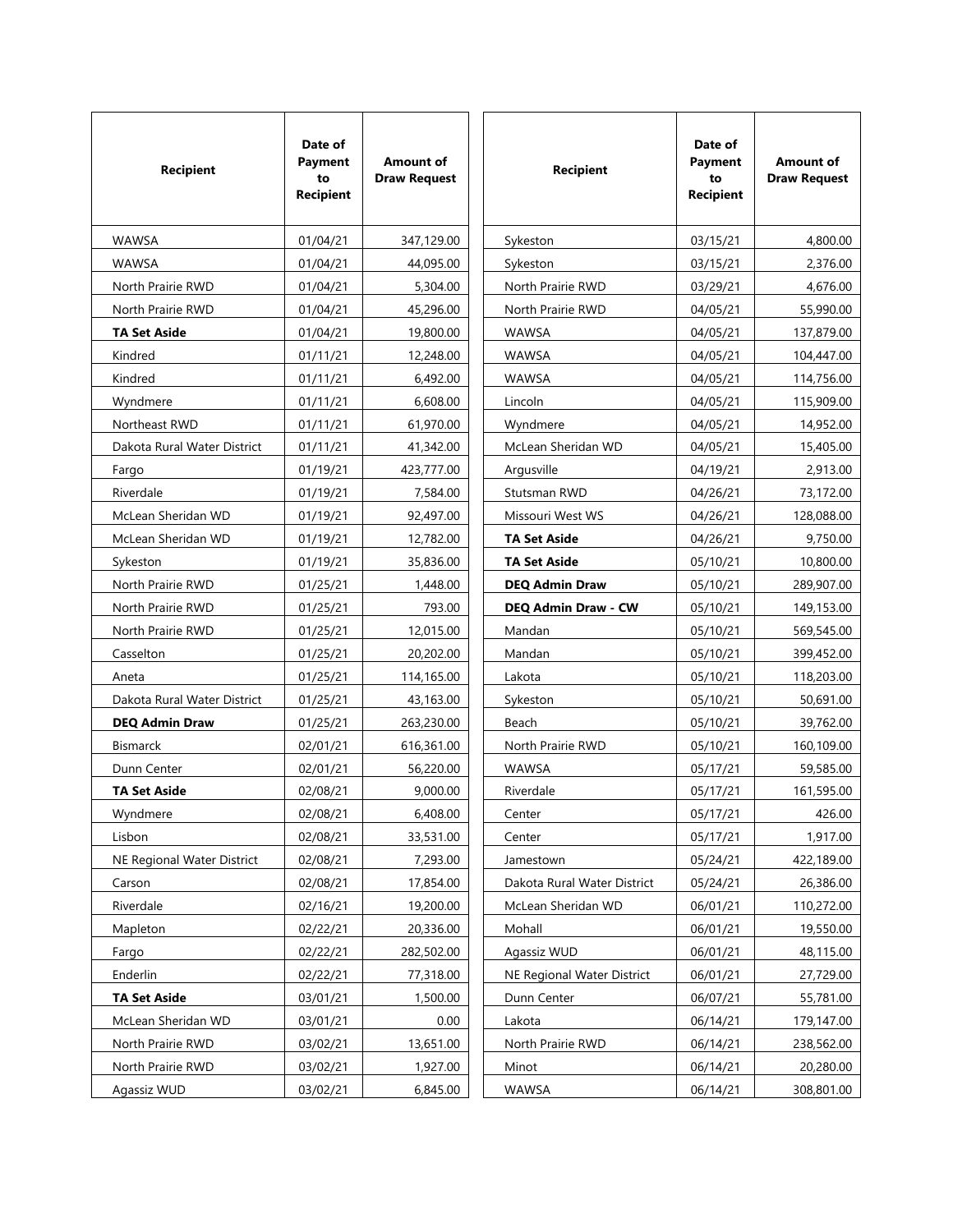| <b>Recipient</b>            | Date of<br>Payment<br>to<br><b>Recipient</b> | <b>Amount of</b><br><b>Draw Request</b> | <b>Recipient</b>            | Date of<br>Payment<br>to<br>Recipient | <b>Amount of</b><br><b>Draw Request</b> |
|-----------------------------|----------------------------------------------|-----------------------------------------|-----------------------------|---------------------------------------|-----------------------------------------|
| Aneta                       | 06/21/21                                     | 31,463.00                               | North Prairie RWD           | 08/16/21                              | 56,028.00                               |
| North Prairie RWD           | 06/21/21                                     | 73,075.00                               | North Prairie RWD           | 08/23/21                              | 54,500.00                               |
| Dakota Rural Water District | 06/21/21                                     | 41,119.00                               | North Prairie RWD           | 08/23/21                              | 4,914.00                                |
| Beach                       | 06/28/21                                     | 798,735.00                              | Cooperstown                 | 08/23/21                              | 551,973.00                              |
| Agassiz WUD                 | 06/28/21                                     | 46,625.00                               | Wyndmere                    | 08/23/21                              | 113,979.00                              |
| Valley City                 | 06/28/21                                     | 144,000.00                              | North Prairie RWD           | 08/25/21                              | 3,311.00                                |
| Sykeston                    | 06/28/21                                     | 49,828.00                               | Dunn Center                 | 08/25/21                              | 136,223.00                              |
| McLean Sheridan WD          | 07/06/21                                     | 131,465.00                              | <b>PFA Expenses</b>         | 08/25/21                              | 43,895.00                               |
| North Prairie RWD           | 07/06/21                                     | 22,345.00                               | Center                      | 09/07/21                              | 9.954.00                                |
| North Prairie RWD           | 07/06/21                                     | 5,247.00                                | McLean Sheridan WD          | 09/07/21                              | 64,102.00                               |
| Dunn Center                 | 07/06/21                                     | 19,104.00                               | Dakota Rural Water District | 09/07/21                              | 36,618.00                               |
| Mandan                      | 07/06/21                                     | 775,863.00                              | Mandan                      | 09/07/21                              | 133,513.00                              |
| <b>Bismarck</b>             | 07/12/21                                     | 386,758.00                              | <b>WAWSA</b>                | 09/07/21                              | 383,787.00                              |
| Enderlin                    | 07/12/21                                     | 111,338.00                              | Mandan                      | 09/13/21                              | 53,913.00                               |
| Northeast RWD               | 07/12/21                                     | 43,436.00                               | NE Regional Water District  | 09/13/21                              | 88,963.00                               |
| Tri-County Water District   | 07/12/21                                     | 333,374.00                              | Beach                       | 09/13/21                              | 93,041.00                               |
| Southeast Water Users Dist  | 07/12/21                                     | 88,260.00                               | Riverdale                   | 09/13/21                              | 109,383.00                              |
| <b>WAWSA</b>                | 07/12/21                                     | 496,807.00                              | Jamestown                   | 09/20/21                              | 1,717,600.00                            |
| McLean Sheridan WD          | 07/19/21                                     | 79,185.00                               | Stanley                     | 09/20/21                              | 400,000.00                              |
| <b>TA Set Aside</b>         | 07/19/21                                     | 15,600.00                               | Center                      | 09/20/21                              | 12,896.00                               |
| Mandan                      | 07/26/21                                     | 144,801.00                              | <b>TA Set Aside</b>         | 09/20/21                              | 16,200.00                               |
| Dakota Rural Water District | 07/26/21                                     | 85,848.00                               | <b>Bismarck</b>             | 09/27/21                              | 203,900.00                              |
| Aneta                       | 07/26/21                                     | 47,639.00                               | New Salem                   | 09/27/21                              | 1,042,000.00                            |
| Sykeston                    | 07/26/21                                     | 7,200.00                                | Dakota Rural Water District | 09/27/21                              | 122,411.00                              |
| Wyndmere                    | 07/26/21                                     | 15,044.00                               | <b>Bismarck</b>             | 09/27/21                              | 255,641.00                              |
| <b>Bismarck</b>             | 07/26/21                                     | 256,339.00                              | <b>WAWSA</b>                | 09/27/21                              | 515,839.00                              |
| Mandan                      | 08/02/21                                     | 22,426.00                               | Wyndmere                    | 10/04/21                              | 144,477.00                              |
| Center                      | 08/02/21                                     | 569.00                                  | Fargo                       | 10/04/21                              | 2,664,802.00                            |
| Center                      | 08/02/21                                     | 7,644.00                                | Mandan                      | 10/04/21                              | 378,343.00                              |
| Dunn Center                 | 08/02/21                                     | 160,539.00                              | Bismarck                    | 10/04/21                              | 635,464.00                              |
| Cavalier                    | 08/02/21                                     | 119,260.00                              | Agassiz WUD                 | 10/12/21                              | 16,442.00                               |
| Agassiz WUD                 | 08/02/21                                     | 23,255.00                               | McLean Sheridan WD          | 10/12/21                              | 93,137.00                               |
| Beach                       | 08/02/21                                     | 419,733.00                              | Dunn Center                 | 10/12/21                              | 348,839.00                              |
| Glenburn                    | 08/02/21                                     | 20,215.00                               | NE Regional Water District  | 10/12/21                              | 20,326.00                               |
| Glenburn                    | 08/02/21                                     | 13,200.00                               | <b>DEQ Admin Draw</b>       | 10/13/21                              | 297,432.00                              |
| WAWSA                       | 08/09/21                                     | 853,524.00                              | <b>DEQ Admin Draw - CW</b>  | 10/13/21                              | 146,997.00                              |
| NE Regional Water District  | 08/09/21                                     | 390,196.00                              | Center                      | 10/18/21                              | 10,693.00                               |
| <b>TA Set Aside</b>         | 08/09/21                                     | 6,900.00                                | Coleharbor                  | 10/18/21                              | 42,840.00                               |